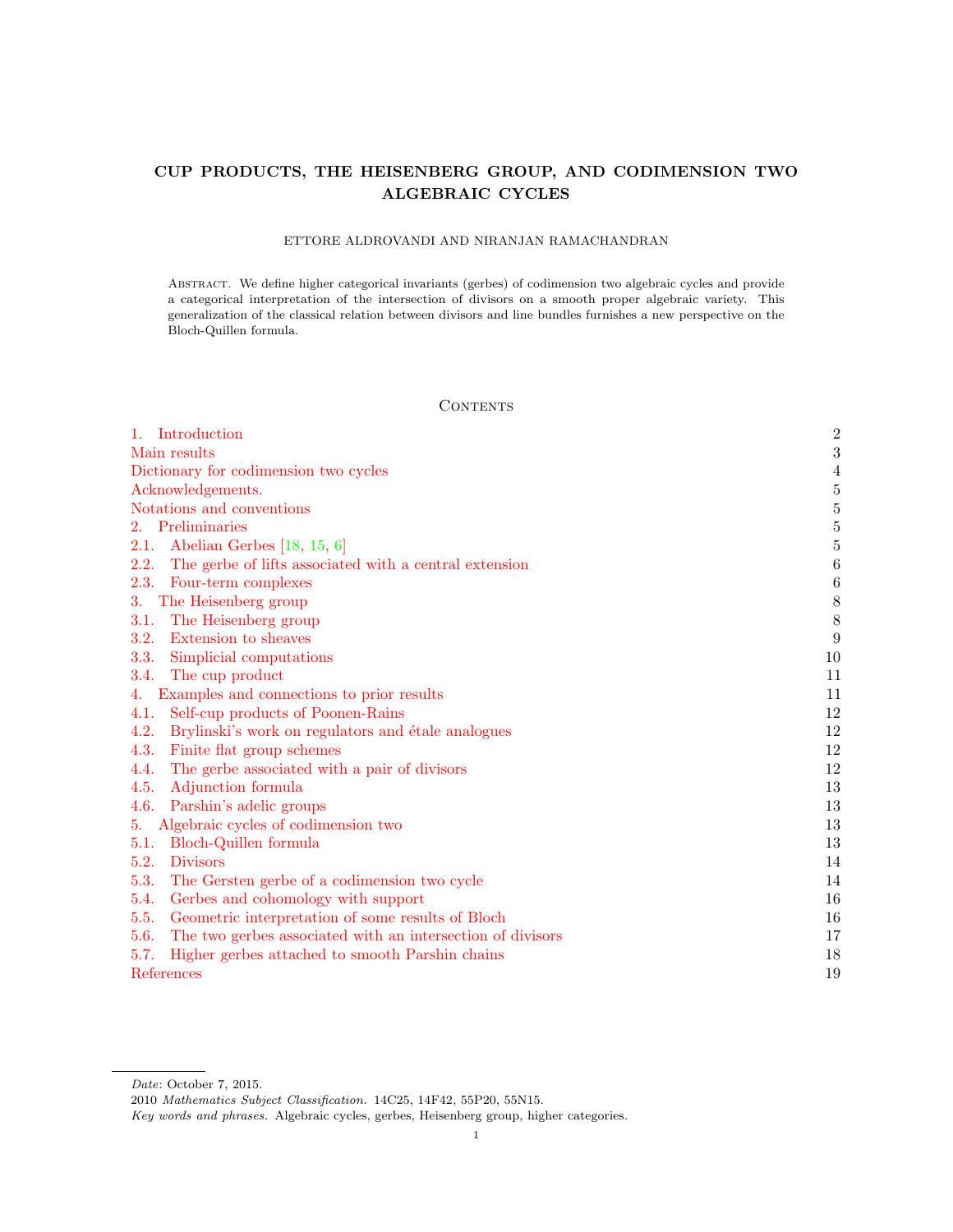Des buissons lumineux fusaient comme des gerbes; Mille insectes, tels des prismes, vibraient dans l'air; Le vent jouait avec l'ombre des lilas clairs, Sur le tissu des eaux et les nappes de l'herbe. Un lion se couchait sous des branches en fleurs; Le daim flexible errait là-bas, près des panthères; Et les paons d´eployaient des faisceaux de lueurs Parmi les phlox en feu et les lys de lumière. –Emile Verhaeren (1855-1916), Le paradis (Les rythmes souverains)

#### 1. INTRODUCTION

<span id="page-1-0"></span>This aim of this paper is to define higher categorical invariants (gerbes) of codimension two algebraic cycles and provide a categorical interpretation of the intersection of divisors on a smooth proper algebraic variety. This generalization of the classical relation between divisors and line bundles furnishes a new perspective on the classical Bloch-Quillen formula relating Chow groups and algebraic K-theory.

Our work is motivated by the following three basic questions.

(i) Let A and B be abelian sheaves on a manifold (or algebraic variety) X. Given  $\alpha \in H^1(X, A)$  and  $\beta \in H^1(X, B)$ , one has their cup-product  $\alpha \cup \beta \in H^2(X, A \otimes B)$ . We recall that  $H^1$  and  $H^2$  classify equivalence classes of torsors and gerbes<sup>[1](#page-1-1)</sup>:

$$
H^1(X, A) \quad \longleftrightarrow \quad \text{Isomorphism classes of } A \text{-torsors}
$$

$$
H^2(X, A) \longleftrightarrow \text{Isomorphism classes of } A\text{-gerbes};
$$

we may pick torsors P and Q representing  $\alpha$  and  $\beta$  and ask

<span id="page-1-3"></span>**Question 1.1.** Given P and Q, is there a natural construction of a gerbe  $G_{P,Q}$  which manifests the cohomology class  $\alpha \cup \beta = [P] \cup [Q]$ ?

The above question admits the following algebraic-geometric analogue.

<span id="page-1-7"></span>(ii) Let X be a smooth proper variety over a field F. Let  $Z^{i}(X)$  be the abelian group of algebraic cycles of codimension i on X and let  $CH^{i}(X)$  be the Chow group of algebraic cycles of codimension i modulo rational equivalence. The isomorphism

$$
CH^1(X) \xrightarrow{\sim} H^1(X, \mathcal{O}^*)
$$

connects (Weil) divisors and invertible sheaves (or  $\mathbb{G}_m$ -torsors). While divisors form a group,  $\mathbb{G}_m$ torsors on X form a Picard category  $TORS_X(\mathbb{G}_m)$  with the monoidal structure provided by the Baer sum of torsors. Any divisor D determines a  $\mathbb{G}_m$ -torsor  $\mathcal{O}_D$ ; the torsor  $\mathcal{O}_{D+D'}$  is isomorphic to the Baer sum of  $\mathcal{O}_D$  and  $\mathcal{O}_{D'}$ . In other words, one has an additive map [\[20,](#page-18-4) II, Proposition 6.13]

 $(1.0.1)$ 

<span id="page-1-6"></span><span id="page-1-2"></span>
$$
Z^1(X) \to \text{Tors}_X(\mathbb{G}_m) \qquad D \mapsto \mathcal{O}_D.
$$

<span id="page-1-4"></span>**Question 1.2.** What is a natural generalization of  $(1.0.1)$  to higher codimension cycles?

Since  $\text{TORS}_X(\mathbb{G}_m)$  is a Picard category, one could expect the putative additive maps on  $Z^i(X)$ to land in Picard categories or their generalizations.

<span id="page-1-5"></span>Question 1.3. Is there a categorification of the intersection pairing

$$
(1.0.2)\qquad \qquad CH^1(X) \times CH^1(X) \to CH^2(X)?
$$

More generally, one can ask for a categorical interpretation of the entire Chow ring of X.

<span id="page-1-1"></span><sup>&</sup>lt;sup>1</sup>For us, the term "gerbe" signifies a stack in groupoids which is locally non-empty and locally connected  $(\S 2.1)$  $(\S 2.1)$ . It is slightly different from the ancient gerbes of Acids, alkalies and salts: their manufacture and applications, Volume 2 (1865) by Thomas Richardson and Henry Watts, pp. 567-569:

<sup>§</sup>4. Gerbes

This firework is made in various ways, generally throwing up a luminous and sparkling jet of fire, somewhat resembling a water-spout: hence its name. Gerbes consist of a straight, cylindrical case, sometime made with wrought iron (if the gerbe is of large dimensions). ... Mr. Darby has invented an entirely novel and beautiful gerbe, called the Italian gerbe..."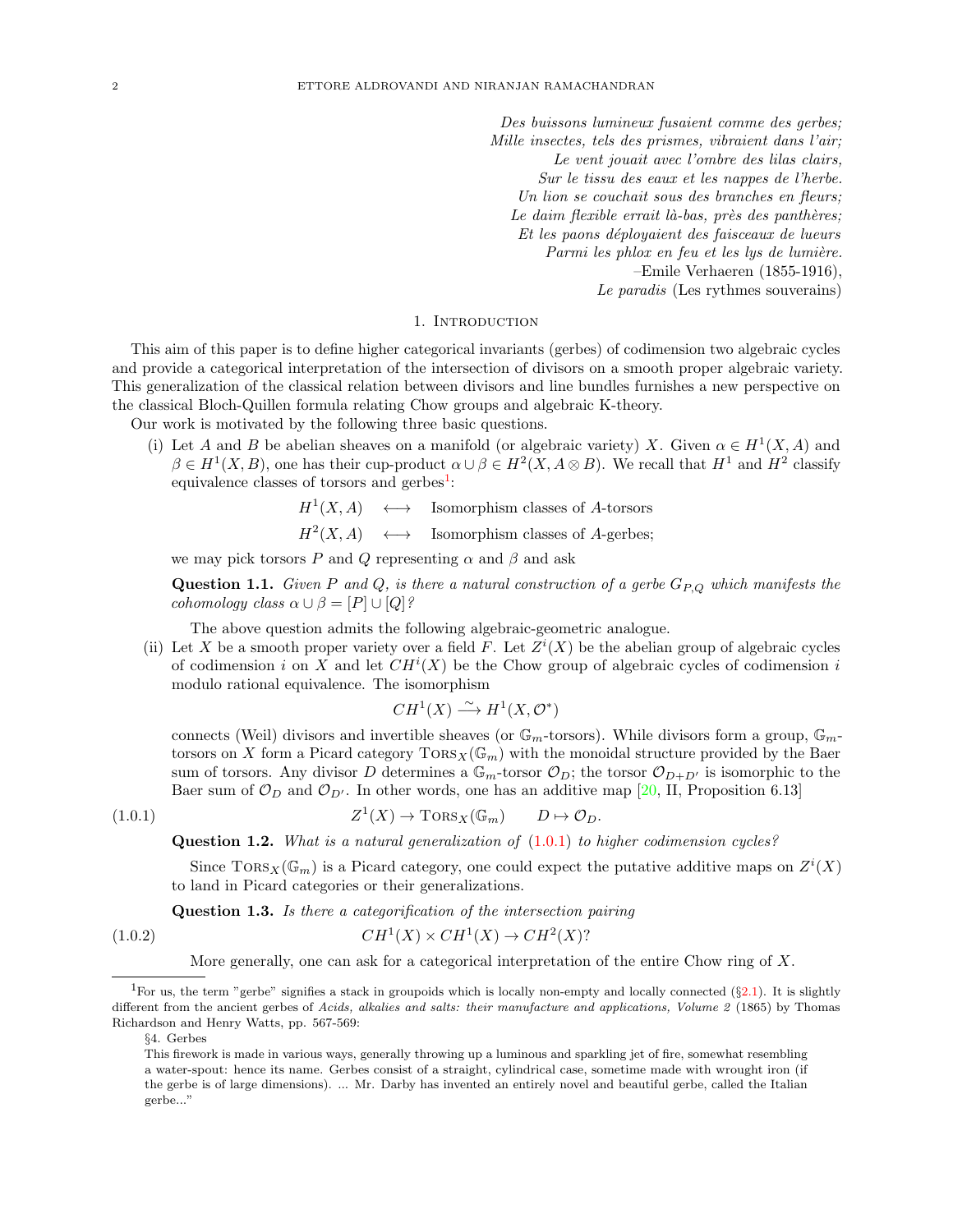<span id="page-2-0"></span>Main results. Our first result is an affirmative answer to Question [1.1;](#page-1-3) the key observation is that a certain Heisenberg group animates the cup-product.

<span id="page-2-2"></span>**Theorem 1.4.** Let  $A, B$  be abelian sheaves on a topological space or scheme X.

(i) There is a canonical functorial Heisenberg<sup>[2](#page-2-1)</sup> sheaf  $H_{A,B}$  on X which sits in an exact sequence

$$
0 \to A \otimes B \to H_{A,B} \to A \times B \to 0;
$$

the sheaf  $H_{A,B}$  (of non-abelian groups) is a central extension of  $A \times B$  by  $A \otimes B$ .

(ii) The associated boundary map

$$
\partial: H^1(X, A) \times H^1(X, B) = H^1(X, A \times B) \to H^2(X, A \otimes B)
$$

sends the class  $(\gamma, \delta)$  to the cup-product  $\gamma \cup \delta$ .

- (iii) Given torsors P and Q for A and B, view  $P \times Q$  as a  $A \times B$ -torsor on X. Let  $\mathcal{G}_{P,Q}$  be the gerbe of local liftings (see §[2.2\)](#page-5-0) of  $P \times Q$  to a  $H_{A,B}$ -torsor; its band is  $A \otimes B$  and its class in  $H^2(X, A \otimes B)$ is  $[P] \cup [Q]$ .
- (iv) The gerbe  $\mathcal{G}_{P,Q}$  is covariant functorial in A and B and contravariant functorial in X.
- (v) The gerbe  $\mathcal{G}_{P,Q}$  is trivial (equivalent to the stack of  $A \otimes B$ -torsors) if either P or Q is trivial.

We prove this theorem over a general site C. We also provide a natural interpretation of the (class of the) Heisenberg sheaf in terms of maps of Eilenberg-Mac Lane objects in §[3.4;](#page-10-0) it is astonishing that the explicit cocycle  $(3.1.3)$  for the Heisenberg group (when  $X = a$  point) turns out to coincide with the map on the level of Eilenberg-Mac Lane objects over a general site C; cf. [3.4.](#page-10-2)

Here is another rephrasing of Theorem [1.4:](#page-2-2) For abelian sheaves A and B on a site C, there is a natural bimonoidal functor

<span id="page-2-5"></span>(1.0.3) 
$$
TORS_{\mathsf{C}}(A) \times TORS_{\mathsf{C}}(B) \longrightarrow GERS_{\mathsf{C}}(A \otimes B) \qquad (P, Q) \mapsto \mathcal{G}_{P,Q}
$$

where  $\text{TORS}_\text{C}(A)$ ,  $\text{TORS}_\text{C}(B)$  are the Picard categories of A and B-torsors on C and  $\text{GERBES}_\text{C}(A \otimes B)$  is the Picard 2-category of  $A \otimes B$ -gerbes on C. Thus, Theorem [1.4](#page-2-2) constitutes a categorification of the cup-product map

$$
(1.0.4) \qquad \qquad \cup: H^1(A) \times H^1(B) \to H^2(A \otimes B).
$$

Let us turn to Questions [1.2](#page-1-4) and [1.3.](#page-1-5) Suppose that  $D$  and  $D'$  are divisors on  $X$  which intersect in the codimension-two cycle D.D'. Applying Theorem [1.4](#page-2-2) to  $\mathcal{O}_D$  and  $\mathcal{O}_{D'}$  with  $A = B = \mathbb{G}_m$ , one has a  $\mathbb{G}_m \otimes \mathbb{G}_m$ -gerbe  $\mathcal{G}_{D,D'}$  on X. We now invoke the isomorphisms (the second is the fundamental Bloch-Quillen isomorphism)

$$
\mathbb{G}_m \xrightarrow{\sim} \mathcal{K}_1, \qquad CH^i(X) \xrightarrow[5.1.3]{} H^i(X, \mathcal{K}_i)
$$

where  $\mathcal{K}_i$  is the Zariski sheaf associated with the presheaf  $U \mapsto K_i(U)$ .

Pushforward of  $\mathcal{G}_{D,D'}$  along  $\mathcal{K}_1 \times \mathcal{K}_1 \to \mathcal{K}_2$  gives a  $\mathcal{K}_2$ -gerbe still denoted  $\mathcal{G}_{D,D'}$ ; we call this the Heisenberg gerbe attached to the codimension-two cycle  $D.D'$ . This raises the possibility of relating  $K_2$ -gerbes and codimension-two cycles on  $X$ , implicit in  $(5.1.3)$ .

<span id="page-2-3"></span>**Theorem 1.5.** (i) Any codimension-two cycle  $\alpha \in Z^2(X)$  determines a  $K_2$ -gerbe  $\mathcal{C}_{\alpha}$  on X.

- (ii) the class of  $\mathcal{C}_{\alpha}$  in  $H^2(X,\mathcal{K}_2)$  corresponds to  $\alpha \in CH^2(X)$  under the Bloch-Quillen map [\(5.1.3\)](#page-12-4).
- (iii) the gerbe  $\mathcal{C}_{\alpha+\alpha'}$  is equivalent to the Baer sum of  $\mathcal{C}_{\alpha}$  and  $\mathcal{C}_{\alpha'}$ .
- <span id="page-2-4"></span>(iv)  $\mathcal{C}_{\alpha}$  and  $\mathcal{C}_{\alpha'}$  are equivalent as  $\mathcal{K}_2$ -gerbes if and only if  $\alpha = \alpha'$  in  $CH^2(X)$ .

The Gersten gerbe  $\mathcal{C}_{\alpha}$  of  $\alpha$  admits a geometric description, closely analogous to that of the  $\mathbb{G}_m$ -torsor  $\mathcal{O}_D$ of a divisor D; see Remark [5.6.](#page-15-2) The Gersten sequence [\(5.1.1\)](#page-12-5) is key to the construction of  $\mathcal{C}_{\alpha}$ . One has an additive map

(1.0.5) 
$$
Z^2(X) \to \text{GERBES}_X(\mathcal{K}_2) \qquad \alpha \mapsto \mathcal{C}_\alpha.
$$

When  $\alpha = D.D'$  is the intersection of two divisors, there are two  $\mathcal{K}_2$ -gerbes attached to it: the Heisenberg gerbe  $\mathcal{G}_{D,D'}$  and the Gersten gerbe  $\mathcal{C}_\alpha$ ; these are abstractly equivalent as their classes in  $H^2(X,\mathcal{K}_2)$  correspond to  $\alpha$ . More is possible.

<span id="page-2-1"></span><sup>&</sup>lt;sup>2</sup>The usual Heisenberg group, a central extension of  $A \times B$  by  $\mathbb{C}^*$ , arises from a biadditive map  $A \times B \to \mathbb{C}^*$ .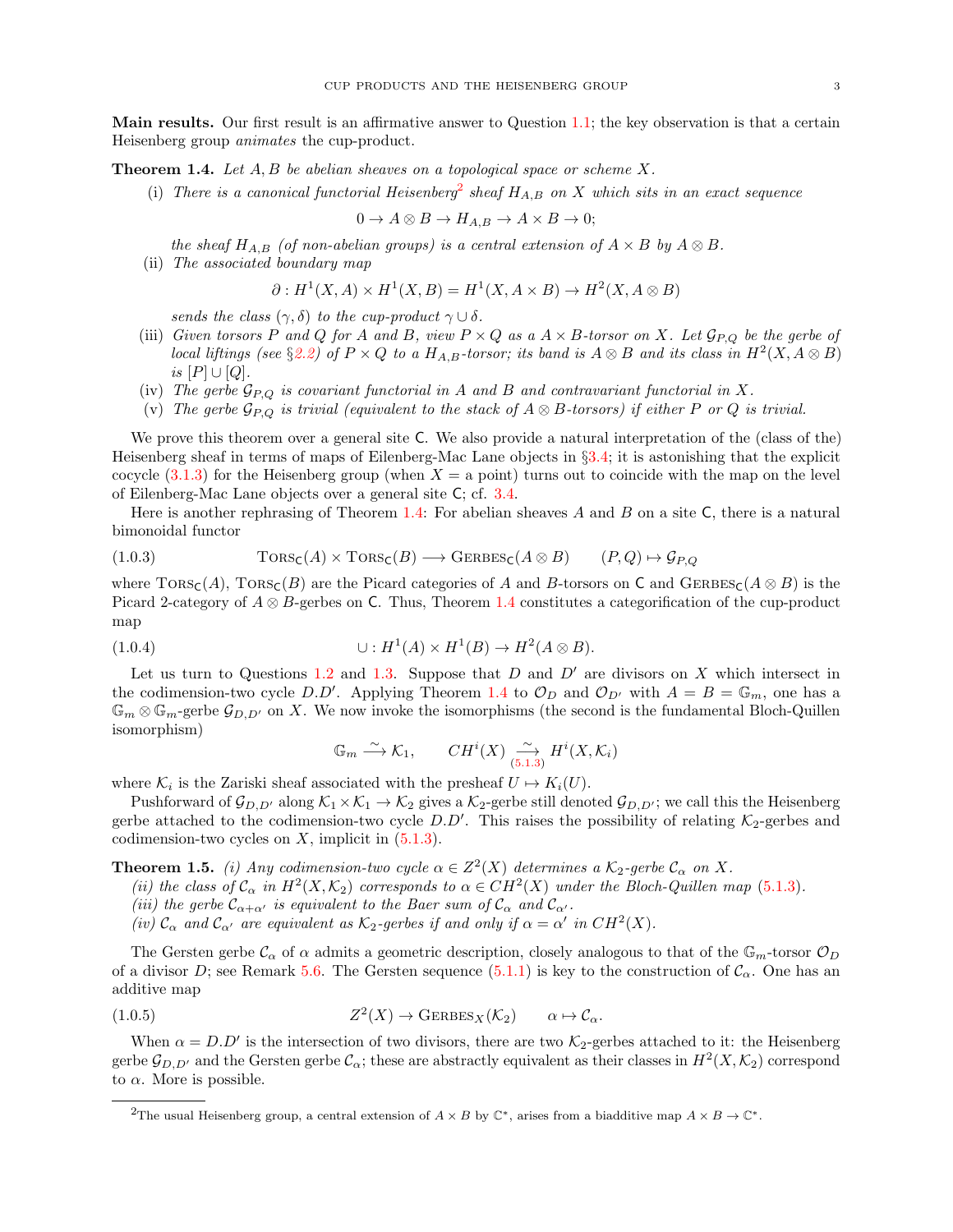<span id="page-3-1"></span>**Theorem 1.6.** If  $\alpha \in Z^2(X)$  is the intersection D.D' of divisors  $D, D' \in Z^1(X)$ , then there is a natural equivalence  $\Theta$ :  $\mathcal{C}_{\alpha} \to \mathcal{G}_{D,D'}$  between the Gersten and Heisenberg K<sub>2</sub>-gerbes attached to  $\alpha = D.D'.$ 

Thus, Theorems [1.4,](#page-2-2) [1.5,](#page-2-3) [1.6](#page-3-1) together provide the following commutative diagram thereby answering Question [1.3:](#page-1-5)

$$
Z^{1}(X) \times Z^{1}(X) \xrightarrow{\text{no map}} Z^{2}(X)
$$
  
\n
$$
\downarrow (1.0.1) \qquad \qquad \downarrow (1.0.5)
$$
  
\n
$$
\text{TORS}_X(\mathbb{G}_m) \times \text{TORS}_X(\mathbb{G}_m) \xrightarrow{(1.0.3)} \text{GERBES}_X(\mathcal{K}_2)
$$
  
\n
$$
\downarrow \qquad \qquad \downarrow
$$
  
\n
$$
CH^{1}(X) \times CH^{1}(X) \xrightarrow{(1.0.2)} \rightarrow CH^{2}(X).
$$

We begin with a review of the basic notions and tools (lifting gerbe, four-term complexes) in  $\S2$  $\S2$  and then present the construction and properties of the Heisenberg group in §[3](#page-7-0) before proving Theorem [1.4.](#page-2-2) After a quick discussion of various examples in §[4,](#page-10-1) we turn to codimension-two algebraic cycles in §[5](#page-12-2) and construct the Gersten gerbe  $\mathcal{C}_{\alpha}$  and prove Theorems [1.5,](#page-2-3) [1.6](#page-3-1) using the tools in §[2.](#page-4-2)

<span id="page-3-0"></span>Dictionary for codimension two cycles. The above results indicate the viability of viewing  $K_2$ -gerbes as natural invariants of codimension-two cycles on X. Additional evidence is given by the following points:  $\frac{3}{2}$  $\frac{3}{2}$  $\frac{3}{2}$ 

- $K_2$ -gerbes are present (albeit implicitly) in the Bloch-Quillen formula [\(5.1.3\)](#page-12-4) for  $i = 2$ .
- The Picard category  $\mathfrak{P} = \text{Tors}_X(\mathbb{G}_m)$  of  $\mathbb{G}_m$ -torsors on X satisfies

$$
\pi_1(\mathfrak{P}) = H^0(X, \mathcal{O}^*) = CH^1(X, 1), \qquad \pi_0(\mathfrak{P}) = H^1(X, \mathcal{O}^*) = CH^1(X).
$$

Similarly, the Picard 2-category  $\mathfrak{C} = \text{GERBES}_X(\mathcal{K}_2)$  of  $\mathcal{K}_2$ -gerbes is closely related to Bloch's higher Chow complex [\[3\]](#page-18-5) in codimension two:

$$
\pi_2(\mathfrak{C}) = H^0(X, \mathcal{K}_2) = CH^2(X, 2), \quad \pi_1(\mathfrak{C}) = H^1(X, \mathcal{K}_2) = CH^2(X, 1), \quad \pi_0(\mathfrak{C}) = H^2(X, \mathcal{K}_2) \stackrel{(5.1.3)}{=} CH^2(X).
$$

• The additive map arising from Theorem [1.5](#page-2-3)

$$
Z^2(X) \to \text{GERBES}_X(\mathcal{K}_2), \qquad \alpha \mapsto \mathcal{C}_\alpha
$$

gives the Bloch-Quillen isomorphism [\(5.1.3\)](#page-12-4) on the level of  $\pi_0$ . It provides an answer to Question [1.2](#page-1-4) for codimension two cycles.

- The Gersten gerbe  $\mathcal{C}_{\alpha}$  admits a simple algebro-geometric description (Remark [5.5\)](#page-14-0): Any  $\alpha$  determines a  $K_2^{\eta}/\mathcal{K}_2$ -torsor; then  $\mathcal{C}_{\alpha}$  is the gerbe of liftings of this torsor to a  $K_2^{\eta}$ -torsor on X.
- The gerbe  $\mathcal{C}_{\alpha}$  is canonically trivial outside of the support of  $\alpha$  (Remark [5.5\)](#page-14-0).
- Pushing the Gersten gerbe  $\mathcal{C}_{\alpha}$  along the map  $\mathcal{K}_{2} \to \Omega^2$  produces an  $\Omega^2$ -gerbe which manifests the (de Rham) cycle class of  $\alpha$  in  $H^2(X, \Omega^2)$ .

The map  $(1.0.1)$  is a part of the marvellous dictionary [\[20,](#page-18-4) II, §6] arising from the divisor sequence  $(5.2.1)$ :

Divisors  $\longleftrightarrow$  Cartier divisors  $\longleftrightarrow$  K<sub>1</sub>-torsors  $\longleftrightarrow$  Line bundles  $\longleftrightarrow$  Invertible sheaves. More generally, from the Gersten sequence [\(5.1.1\)](#page-12-5) we obtain the following:

$$
Z^1(X) \xrightarrow{\cong} H^0(X, K_1^{\eta}/\mathcal{K}_1) \twoheadrightarrow H^1(X, \mathcal{K}_1) \cong CH^1(X)
$$
  

$$
Z^2(X) \twoheadrightarrow H^1(X, K_2^{\eta}/\mathcal{K}_2) \xrightarrow{\cong} H^2(X, \mathcal{K}_2) \cong CH^2(X).
$$

Inspired by this and by ref. [\[2,](#page-18-6) Definition 3.2], we call  $K_2^{\eta}/\mathcal{K}_2$ -torsors as *codimension-two Cartier cycles* on X. Thus the analog for codimension two cycles of the above dictionary reads

Codimension two cycles  $\longleftrightarrow$  Cartier cycles  $\longleftrightarrow$  K<sub>2</sub>-gerbes.

Since the Gersten sequence  $(5.1.1)$  exists for all  $\mathcal{K}_i$ , it is possible to generalize Theorem [1.5](#page-2-3) to higher codimensions thereby answering Question [1.2;](#page-1-4) however, this involves higher gerbes. Any cycle of codimension  $i > 2$  determines a higher gerbe [\[6\]](#page-18-2) with band  $\mathcal{K}_i$  (see §[5.7](#page-17-0) for an example); this provides a new perspective

<span id="page-3-2"></span><sup>&</sup>lt;sup>3</sup>Let  $\eta \colon \text{Spec } F_X \to X$  be the generic point of X and write  $K_i^{\eta}$  for the sheaf  $\eta_* K_i(F_X)$ ; one has the map  $\mathcal{K}_i \to K_i^{\eta}$ .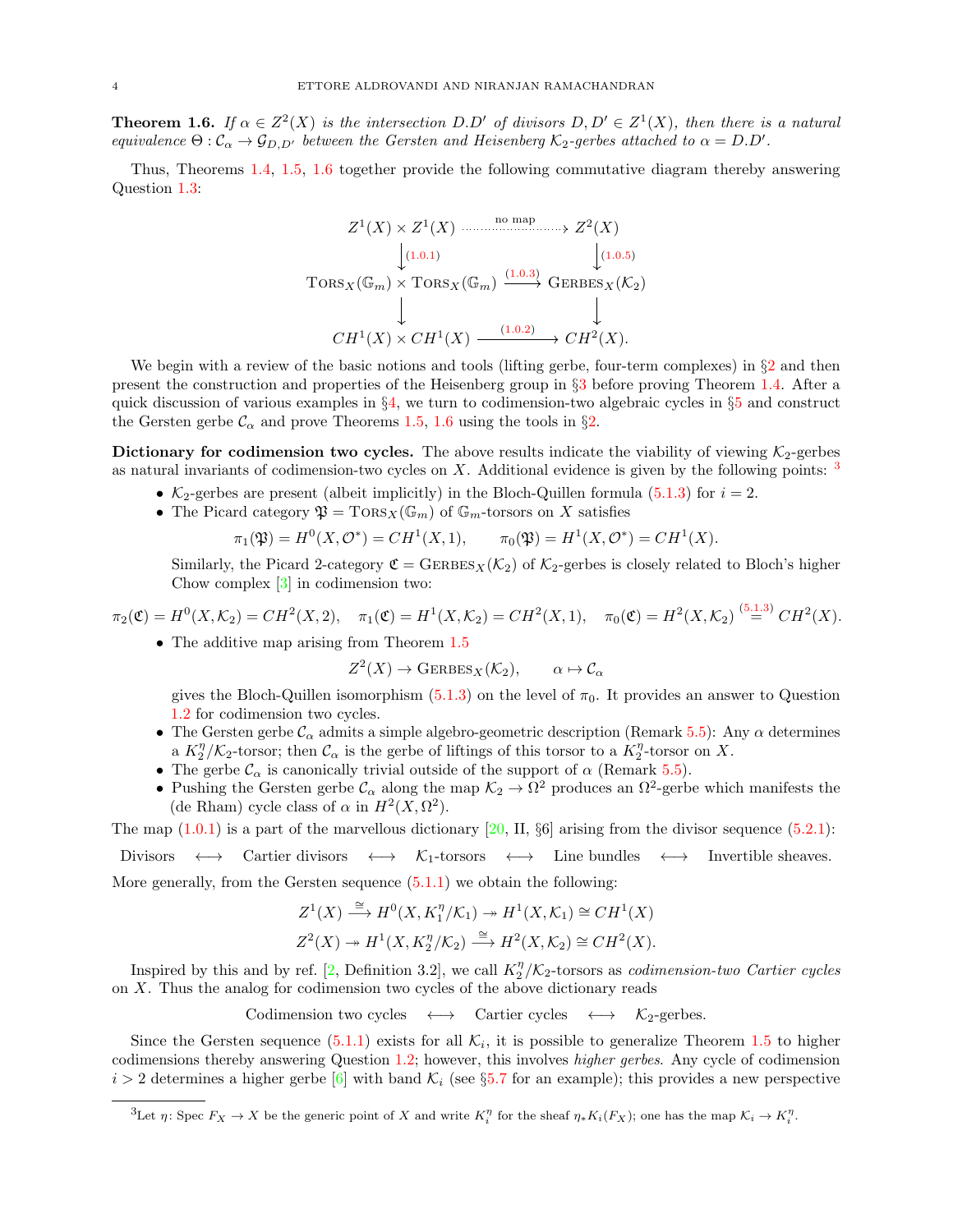on the Bloch-Quillen formula [\(5.1.3\)](#page-12-4). The higher dimensional analogues of [\(1.0.3\)](#page-2-5), [\(1.0.2\)](#page-1-6), and Theorem [1.5](#page-2-3) will be pursued elsewhere.

Other than the classical Hartshorne-Serre correspondence between certain codimension-two cycles and certain rank two vector bundles, we are not aware of any generalizations of this dictionary to higher codimension. In particular, our idea of attaching a higher-categorical invariant to a higher codimension cycle seems new in the literature. We expect that Picard n-categories play a role in the functorial Riemann-Roch program of Deligne [\[14\]](#page-18-7).

Our results are related to and inspired by the beautiful work of S. Bloch  $[2]$ , L. Breen  $[7]$ , J.-L. Brylinski [\[9\]](#page-18-9), A. N. Parshin [\[27\]](#page-18-10), B. Poonen - E. Rains [\[28\]](#page-18-11), and D. Ramakrishnan [\[30\]](#page-19-0) (see §[4\)](#page-10-1). Brylinski's hope<sup>[4](#page-4-4)</sup> [\[9,](#page-18-9) Introduction] for a higher-categorical geometrical interpretation of the regulator maps from algebraic K-theory to Deligne cohomology was a major catalyst. In a forthcoming paper, we will investigate the relations between the Gersten gerbe and Deligne cohomology.

<span id="page-4-0"></span>Acknowledgements. The second author's research was supported by the 2015-2016 "Research and Scholarship Award" from the Graduate School, University of Maryland. We would like to thank J. Rosenberg, J. Schafer, and H. Tamvakis for comments and suggestions.

<span id="page-4-1"></span>Notations and conventions. Let C be a site. We write  $\mathsf{C}^{\sim}$  for the topos of sheaves over  $\mathsf{C},\mathsf{C}_{ab}^{\sim}$  the abelian group objects of  $\mathsf{C}^{\sim}$ , namely the abelian sheaves on  $\mathsf{C}$ , and by  $\mathsf{C}^{\sim}_{\text{grp}}$  the sheaves of groups on  $\mathsf{C}$ . Our notation for cohomology is as follows. For an abelian object A of a topos  $\mathsf{T}$ ,  $H^{i}(A)$  denotes the cohomology of the terminal object  $e \in \mathsf{T}$  with coefficients in A, namely i<sup>th</sup> derived functor of  $\text{Hom}_{\mathsf{T}}(e, A)$ . This is the same as  $\mathrm{Ext}^i_{\mathsf{T}_{\mathrm{ab}}}(\mathbb{Z},A)$ . More generally,  $H^i(X,A)$  denotes the cohomology of A in the topos  $\mathsf{T}/X$ . We use H for hypercohomology.

# 2. Preliminaries

<span id="page-4-3"></span><span id="page-4-2"></span>2.1. Abelian Gerbes [\[18,](#page-18-0) [15,](#page-18-1) [6\]](#page-18-2). A gerbe G over a site C is a stack in groupoids which is locally non-empty and locally connected.

G is locally nonempty if for every object U of C there is a cover, say a local epimorphism,  $V \to U$  such that the category  $\mathcal{G}(V)$  is nonempty; it is locally connected if given objects  $x, y \in \mathcal{G}(U)$  as above, then, locally on U, the sheaf  $\text{Hom}(x, y)$  defined above has sections. For each object x over U we can introduce the automorphism sheaf  $\text{Aut}_G(x)$ , and by local connectedness all these automorphism sheaves are (non canonically) isomorphic.

In the sequel we will only work with *abelian* gerbes, where there is a coherent identification between the automorphism sheaves  $\text{Aut}_G(x)$ , for any choice of an object x of G, and a fixed sheaf of groups G. In this case G is necessarily abelian<sup>[5](#page-4-5)</sup>, and the class of G determines an element in  $H^2(G)$ , [\[6,](#page-18-2) §2] (and also [\[23\]](#page-18-12)), where  $H^{i}(G) = \text{Ext}^{i}_{\mathsf{C}_{\text{ab}}(\mathbb{Z},G)}$  denotes the standard cohomology with coefficients in the abelian sheaf G in the topos  $C^{\sim}$  of sheaves over C.

Let us briefly recall how the class of  $G$  is obtained using a Čech type argument. Assume for simplicity that the site C has pullbacks. Let  $\mathcal{U} = \{U_i\}$  be a cover of an object X of C. Let  $x_i$  be a choice of an object of  $\mathcal{G}(U_i)$ . For simplicity, let us assume that we can find morphisms  $\alpha_{ij}: x_j |_{U_{ij}} \to x_i |_{U_{ij}}$ . The class of G will be represented by the 2-cocycle  ${c_{ijk}}$  of U with values in G obtained in the standard way as the deviation for  $\{\alpha_{ij}\}\$ from satisfying the cocycle condition:

$$
\alpha_{ij}\circ\alpha_{jk}=c_{ijk}\circ\alpha_{ik}.
$$

In the above identity—which defines it— $c_{ijk} \in Aut(x_i|_{U_{ijk}}) \cong G|_{U_{ijk}}$ . It is obvious that  $\{c_{ijk}\}\$ is a cocycle.

Returning to stacks for a moment, a stack G determines an object  $\pi_0(\mathcal{G})$ , defined as the sheaf associated to the presheaf of connected components of  $\mathcal G$ , where the latter is the presheaf that to each object U of C assigns the set of isomorphism classes of objects of  $\mathcal{G}(U)$ . By definition, if G is a gerbe, then  $\pi_0(\mathcal{G}) = *$ . In general, writing just  $\pi_0$  in place of  $\pi_0(\mathcal{G})$ , by base changing to  $\pi_0$ , namely considering the site  $\mathsf{C}/\pi_0$ , every stack G is (tautologically) a gerbe over  $\pi_0$  [\[24\]](#page-18-13).

Example 2.1.

<span id="page-4-4"></span><sup>&</sup>lt;sup>4"</sup>In principle such ideas will lead to a geometric description of all regulator maps, once the categorical aspects have been cleared up. Hopefully this would lead to a better understanding of algebraic K-theory itself."

<span id="page-4-5"></span><sup>&</sup>lt;sup>5</sup>The automorphisms in  $Aut(G)$  completely decouple, hence play no role.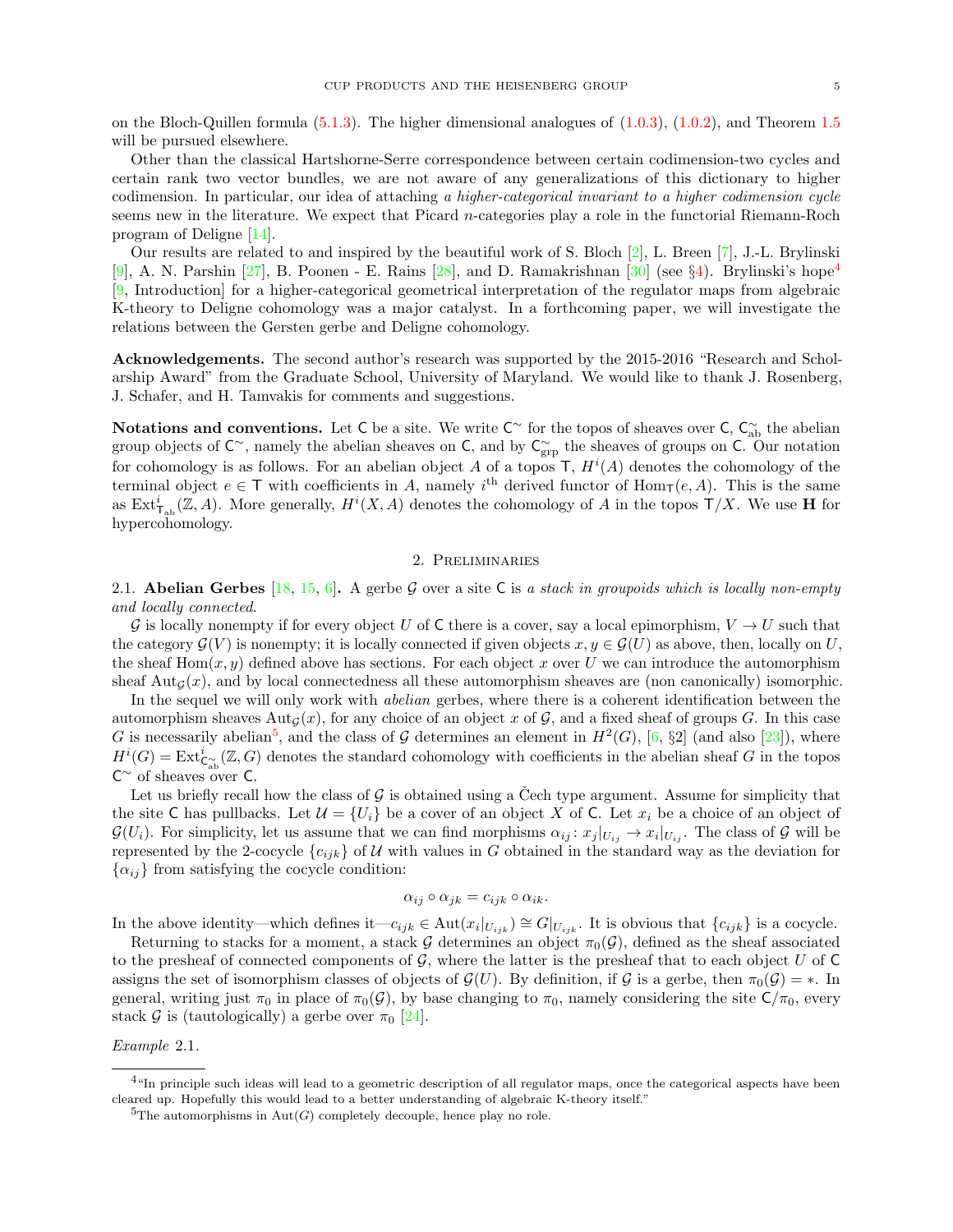- <span id="page-5-5"></span>(i) The trivial gerbe with band G is the stack  $TORS(G)$  of G-torsors. Moreover, for any gerbe G, the choice of an object x in  $\mathcal{G}(U)$  determines an equivalence of gerbes  $\mathcal{G}|_U \cong \text{Tors}(G|_U)$ , over  $\mathsf{C}/U$ , where  $G = \text{Aut}_{\mathcal{G}}(x)$ . There is an equivalence  $\text{TORS}(G) \cong B_G$ , the topos of (left) G-objects of  $C^{\sim}$  $([18]).$  $([18]).$  $([18]).$
- (ii) Any line bundle L over an algebraic variety X over  $\mathbb Q$  determines a gerbe  $\mathcal G_n$  with band  $\mu_n$  (the sheaf of  $n<sup>th</sup>$  roots of unity) for any  $n > 1$  as follows: Over any open set U, consider the category of pairs  $(\mathcal{L}, \alpha)$  where  $\mathcal L$  is a line bundle on U and  $\alpha : \mathcal L^{\otimes n} \stackrel{\sim}{\to} L$  is an isomorphism of line bundles over U. These assemble to the gerbe  $G_n$  of  $n^{\text{th}}$  roots of L. This is an example of a lifting gerbe §[2.2.](#page-5-0)

Remark. One also has the following interpretation, which shows that, in a fairly precise sense, a gerbe is the categorical analog of a torsor. Let G be a gerbe over C, let  $\{U_i\}$  be a cover of  $U \in Ob(C)$ , and let  ${x_i}$  be a collection of objects  $x_i \in \mathcal{G}(U_i)$ . The G-torsors  $E_{ij} = \text{Hom}(x_j, x_i)$  are part of a "torsor cocycle"  $\gamma_{ijk}$ :  $E_{ij} \otimes E_{jk} \to E_{ik}$ , locally given by  $c_{ijk}$ , above, and subject to the obvious identity. Let TORS(G) be the stack of G-torsors over X. Since G is assumed abelian,  $TORS(G)$  has a group-like composition law given by the standard Baer sum. The fact that  $G$  itself is locally equivalent to  $TORS(G)$ , plus the datum of the torsor cocycle  ${E_{ij}}$ , show that G is equivalent to a TORS(G)-torsor.

The primary examples of abelian gerbes occurring in this paper are the gerbe of local lifts associated to a central extension and four-term complexes, described in the next two sections.

<span id="page-5-0"></span>2.2. The gerbe of lifts associated with a central extension. (See  $[18, 6, 8]$  $[18, 6, 8]$  $[18, 6, 8]$  $[18, 6, 8]$ .) A central extension

$$
(2.2.1) \t\t 0 \longrightarrow A \stackrel{i}{\longrightarrow} E \stackrel{p}{\longrightarrow} G \longrightarrow 0
$$

of sheaves of groups determines a homotopy-exact sequence

<span id="page-5-4"></span> $TORS(A) \longrightarrow TORS(E) \longrightarrow TORS(G),$ 

which is an extension of topoi with characteristic class  $c \in H^2(\mathcal{B}_G, A)$ . (Recall that A is abelian and that TORS(G) is equivalent to  $B_G$ .) If X is any topos over TORS(G) ≅  $B_G$ , the gerbe of lifts is the gerbe with band A

$$
\mathcal{E} = \mathsf{Hom}_{B_G}(X, B_E),
$$

where Hom denotes the cartesian morphisms. The class  $c(\mathcal{E}) \in H^2(\mathsf{X}, A)$  is the pullback of c along the map  $X \to B_G$ . By the universal property of  $B_G$ , the morphism  $X \to B_G$  corresponds to a G-torsor P of X, hence the A-gerbe  $\mathcal E$  is the gerbe whose objects are (locally) pairs of the form  $(Q, \lambda)$ , where Q is an E-torsor and  $\lambda: Q \to P$  an equivariant map. It is easy to see that an automorphism of an object  $(Q, \lambda)$  can be identified with an element of A, so that A is indeed the band of  $\mathcal{E}$ .

Let us take  $X = C^{\sim}$ , and let P be a G-torsor. With the same assumptions as the end of § [2.1,](#page-4-3) let X be an object of C with a cover  $\{U_i\}$ . In this case, the class of  $\mathcal E$  is computed by choosing  $E|_{U_i}$ -torsors  $Q_i$  and equivariant maps  $\lambda_i: Q_i \to P|_{U_i}$ . Up to refining the cover, let  $\alpha_{ij}: Q_j \to Q_i$  be an E-torsor isomorphism such that  $\lambda_i \circ \alpha_{ij} = \lambda_j$ . With these choices the class of  $\mathcal E$  is given by the cocycle  $\alpha_{ij} \circ \alpha_{jk} \circ \alpha_{ik}^{-1}$ .

<span id="page-5-3"></span>Remark 2.2. The above argument gives the well known boundary map [\[18,](#page-18-0) Proposition 4.3.4]

$$
\partial^1 \colon H^1(G) \longrightarrow H^2(A)
$$

(where we have omitted X from the notation). Dropping down one degree we get [ibid., Proposition 3.3.1]

$$
\partial^0 \colon H^0(G) \longrightarrow H^1(A).
$$

In fact these are just the boundary maps determined by the above short exact sequence when all objects are abelian. The latter can be specialized even further: if  $g: \rightarrow G$ , then by pullback the fiber  $E_q$  is an A-torsor [\[19\]](#page-18-15).

<span id="page-5-1"></span>2.3. Four-term complexes. Let  $C_{ab}^{\sim}$  be the category of abelian sheaves over the site C. Below we shall be interested in four-term exact sequences of the form:

(2.3.1) 
$$
0 \longrightarrow A \stackrel{i}{\longrightarrow} L_1 \stackrel{\partial}{\longrightarrow} L_0 \stackrel{p}{\longrightarrow} B \longrightarrow 0.
$$

Let  $Ch_{+}(C_{ab}^{\sim})$  be the category of positively graded homological complexes of abelian sheaves. The above sequence can be thought of as a (non-exact) sequence

<span id="page-5-2"></span>
$$
0 \longrightarrow A[1] \longrightarrow [L_1 \longrightarrow L_0] \longrightarrow B \longrightarrow 0
$$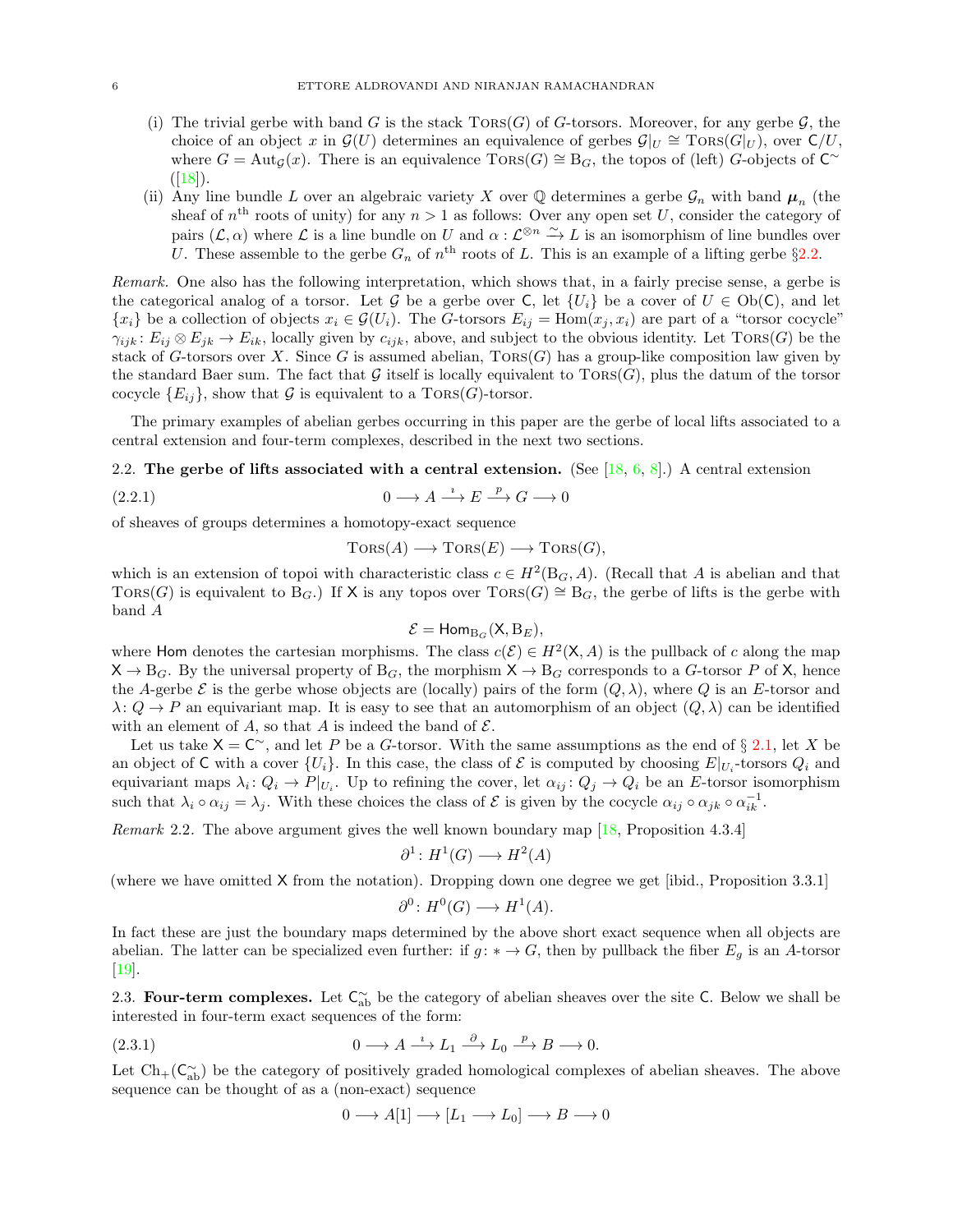of morphisms of  $Ch_+(\mathsf{C}_{ab}^\sim)$ . This sequence is short-exact in the sense of Picard categories, namely as a short exact sequence of Picard stacks

$$
0 \longrightarrow \text{Tors}(A) \longrightarrow \mathcal{L} \stackrel{p}{\longrightarrow} B \longrightarrow 0,
$$

where L is the strictly commutative Picard stack associated to the complex  $L_1 \to L_0$  and the abelian object B is considered as a discrete stack in the obvious way. We have isomorphisms  $A \cong \pi_1(\mathcal{L})$  and  $B \cong \pi_0(\mathcal{L})$ , where the former is the automorphism sheaf of the object  $0 \in \mathcal{L}$  and the latter the sheaf of connected components (see [\[6,](#page-18-2) [7,](#page-18-8) [12\]](#page-18-16)). It is also well known that the projection  $p: \mathcal{L} \to B$  makes  $\mathcal{L}$  a gerbe over B. In this case the band of  $\mathcal L$  over  $B$  is  $A_B$ , thereby determining a class in  $H^2(B, A)$ .<sup>[6](#page-6-0)</sup>

Rather than considering  $\mathcal L$  itself as a gerbe over  $B$ , we shall be interested in its fibers above generalized points  $\beta: \ast \to B$ . Let us put  $\mathcal{A} = \text{TORS}(A)$ . By a categorification of the arguments in [\[19\]](#page-18-15), the fiber  $\mathcal{L}_{\beta}$ above  $\beta$  is an A-torsor, hence an A-gerbe, by the observation at the end of § [2.1](#page-4-3) (see also the equivalence described in [\[5\]](#page-18-17)).  $\mathcal{L}_{\beta}$  is canonically equivalent to A whenever  $\beta = 0$ . Writing

<span id="page-6-1"></span>
$$
\mathrm{Hom}_{\mathsf{C}^{\infty}}(*,B) \cong \mathrm{Hom}_{\mathsf{C}^{\infty}_{\mathrm{ab}}}(\mathbb{Z},B) = H^{0}(B),
$$

we have the homomorphism

$$
(2.3.2) \t\t \t\t \t\t \t\t \t\t \t\t \t\partial^2 : H^0(B) \longrightarrow H^2(A),
$$

which sends  $\beta$  to the class of  $\mathcal{L}_{\beta}$  in  $H^2(A)$ . The sum of  $\beta$  and  $\beta'$  is sent to the Baer sum of  $\mathcal{L}_{\beta} + \mathcal{L}_{\beta'}$ , and the characteristic class is additive. In the following Lemma we show this map is the same as the one described in  $[18,$  Théorème 3.4.2].

### <span id="page-6-3"></span><span id="page-6-2"></span>Lemma 2.3.

(i) The map  $\partial^2$  in [\(2.3.2\)](#page-6-1) is the canonical cohomological map (iterated boundary map) [\[18,](#page-18-0) Théorème 3.4.2]

 $d^2: H^0(B) \longrightarrow H^1(C) \longrightarrow H^2(A)$ 

- $(C$  is defined below) arising from the four-term complex  $(2.3.1)$ .
- (ii) The image of  $\beta$  under  $d^2$  is the class of the gerbe  $\mathcal{L}_{\beta}$ .

<span id="page-6-4"></span>Proof. We keep the same notation as above. Let us split [\(2.3.1\)](#page-5-2) as

$$
0 \longrightarrow A \xrightarrow{i} L_1 \xrightarrow{\pi} C \longrightarrow 0
$$
  
\n
$$
\downarrow 0
$$
  
\n
$$
\downarrow 0
$$
  
\n
$$
\downarrow 0
$$
  
\n
$$
\downarrow 0
$$
  
\n
$$
\downarrow 0
$$
  
\n
$$
\downarrow 0
$$
  
\n
$$
\downarrow 0
$$

with  $C = \text{Im }\partial$ . By Grothendieck's theory of extensions [\[19\]](#page-18-15), with  $\beta: * \to B$ , the fiber  $(L_0)_{\beta}$  is a C-torsor (see the end of Remark [2.2\)](#page-5-3). According to section [2.2,](#page-5-0) we have a morphism  $TORS(L_1) \rightarrow TORS(C)$ , and the object  $(L_0)$ <sub>β</sub> of TORS(C) gives rise to the gerbe of lifts  $\mathcal{E}_{\beta} \equiv \mathcal{E}_{L_0,\beta}$ , which is an A-gerbe. Now, consider the map assigning to  $\beta \in H^0(B)$  the class of  $\mathcal{E}_{\beta} \in H^2(A)$ . By construction, this map factors through  $H^1(C)$ by sending  $\beta$  to the class of the torsor  $(L_0)_{\beta}$ . We then lift that to the class of the gerbe of lifts in  $H^2(A)$ . All stages are compatible with the abelian group structures. This is the homomorphism described in [\[18,](#page-18-0) Théorème  $3.4.2$ ].

It is straightforward that this is just the classical lift of  $\beta$  through the four-term sequence [\(2.3.1\)](#page-5-2). Indeed, this is again easily seen in terms of a Cech cover  $\{U_i\}$  of  $*$ . Lifts  $x_i$  of  $\beta|_{U_i}$  are sections of the C-torsor  $(L_0)_{\beta}$ , therefore determining a standard C-valued 1-cocycle  $\{c_{ij}\}\$ . From section [2.2](#page-5-0) we then obtain an A-valued 2cocycle  $\{a_{ijk}\}\$ arising from the choice of local  $L_1$ -torsors  $X_i$  such that  $X_i \to (L_0)_\beta|_{U_i}$  is  $(L_1 \to C)$ -equivariant.

<span id="page-6-0"></span><sup>&</sup>lt;sup>6</sup>This is part of the invariant classifying the four-term sequence, see the remarks in [\[7,](#page-18-8)  $\S6$ ].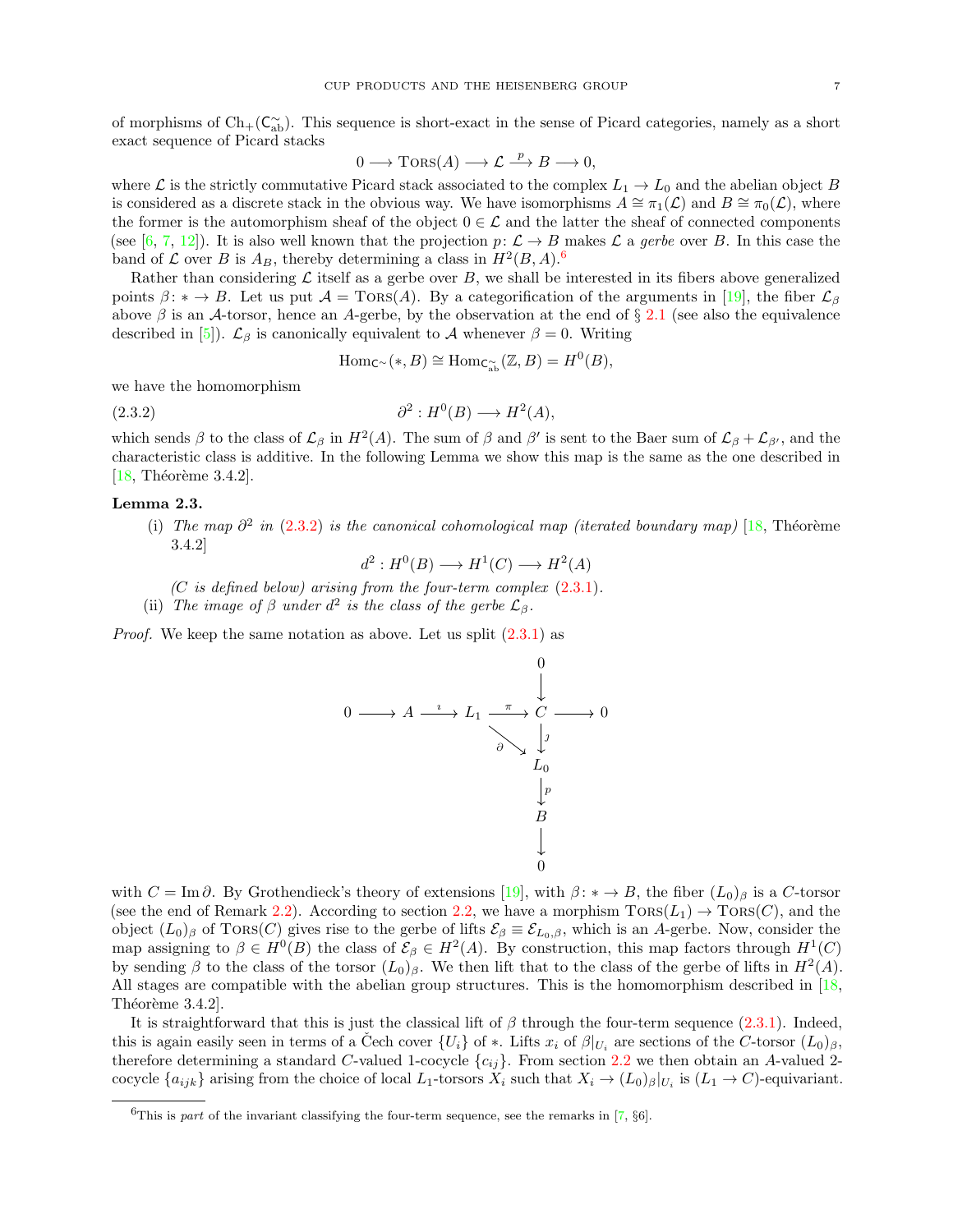Note that in the case at hand,  $\pi: L_1 \to C$  being an epimorphism, the lifting of the torsor  $(L_0)_{\beta}$  is done by choosing local trivializations, i.e. the  $x_i$  above, and then choosing  $X_i = L_1|_{U_i}$ .

The same argument shows that the class of  $\mathcal{L}_{\beta}$ , introduced earlier, is the same as that of  $\mathcal{E}_{\beta}$ . This follows from the following well known facts: objects of  $\mathcal{L}_{\beta}$  are locally lifts of  $\beta$  to  $L_0$ ; morphisms between them are given by elements of  $L_1$  acting through  $\partial$ . As a result, automorphisms are sections of A and clearly the class so obtained coincides with that of  $\mathcal{E}_{\beta}$ . Therefore  $\mathcal{E}_{\beta}$  and  $\mathcal{L}_{\beta}$  are equivalent and the homomorphism of [\[18,](#page-18-0) Théorème 3.4.2] is equal to  $(2.3.2)$ , as required.

From the proof of the above lemma, we obtain the following two descriptions of the A-gerbe  $\mathcal{L}_{\beta}$ .

<span id="page-7-4"></span>**Corollary 2.4.** (i) For any four-term complex [\(2.3.1\)](#page-5-2) and any generalized point  $\beta$  of B, the fiber  $\mathcal{L}_{\beta}$  is a gerbe. Explicitly, it is the stack associated with the prestack which attaches to U the groupoid  $\mathcal{L}_{\beta}(U)$  whose objects are elements  $g \in L_0(U)$  with  $p(g) = \beta$  and morphisms between g and g' given by elements h of  $L_1(U)$ satisfying  $\partial(h) = g - g'$ .

(ii) The A-gerbe  $\mathcal{L}_{\beta}$  is the lifting gerbe of the C-torsor  $(L_0)_{\beta}$  to a  $L_1$ -torsor.

We will use both descriptions in  $\S5$  $\S5$  especially in the comparison of the Gersten and the Heisenberg gerbe of a codimension two cycle, in the case that it is an intersection of divisors.

A slightly different point of view is the following. Recast the sequence [\(2.3.1\)](#page-5-2) as a quasi-isomorphism

$$
A[2] \stackrel{\cong}{\longrightarrow} [L_1 \longrightarrow L_0 \longrightarrow B]
$$

of three-term complexes of  $\text{Ch}_+(\mathsf{C}_{\text{ab}}^{\sim})$ , where now A has been shifted two places to the left. Also, relabel the right hand side as  $L'_2 \to L'_1 \to L'_0$  (where again we employ homological degrees) for convenience. By [\[32\]](#page-19-1), the above morphism of complexes of  $Ch_{+}(C_{ab}^{\sim})$ , placed in degrees  $[-2,0]$ , gives an equivalence between the corresponding associated strictly commutative Picard 2-stacks

$$
\mathfrak{A}\stackrel{\cong}{\longrightarrow}\mathfrak{L}
$$

over C. Here  $\mathfrak{L} = [L'_2 \to L'_1 \to L'_0]^\sim$  and  $\mathfrak{A} = [A \to 0 \to 0]^\sim \cong \text{Tors}(\mathcal{A}) \cong \text{GERBES}(\mathcal{A})$ . This time we have  $\pi_0(\mathfrak{L}) = \pi_1(\mathfrak{L}) = 0$ , and  $\pi_2(\mathfrak{L}) \cong A$ , as it follows directly from the quasi-isomorphism above. Thus  $\mathfrak{L}$  is 2-connected, namely any two objects are locally (i.e. after base change) connected by an arrow; similarly, any two arrows with the same source and target are—again, locally—connected by a 2-arrow.

Locally, any object of  $\mathfrak{L}$  is a section  $\beta \in B = L'_0$ . By the preceding argument, the Picard stack  $\mathcal{L}_{\beta} = \text{Aut}_{\mathfrak{L}}(\beta)$ is an A-gerbe, and the assignment  $\beta \mapsto \mathcal{L}_{\beta}$  realizes (a quasi-inverse of) the equivalence between  $\mathfrak A$  and  $\mathfrak L$ . It is easy to see that  $\mathcal{L}_{\beta}$  is the same as the fiber over  $\beta$  introduced before.

In particular, for the Gersten resolution  $(5.1.1)$ ,  $(5.1.2)$ , for  $\mathcal{K}_2$ , we get the equivalence of Picard 2-stacks (2.3.3) GERBES( $\mathcal{K}_2$ ) ≅  $[G_2^X]^\sim$ .

#### <span id="page-7-5"></span><span id="page-7-2"></span>3. The Heisenberg group

<span id="page-7-0"></span>The purpose of this section is to describe a functor  $H:$  Ab  $\times$  Ab  $\rightarrow$  Grp, where Ab is the category of abelian groups and Grp that of groups. If C is a site, the method immediately generalizes to the categories of abelian groups and of groups in  $\mathsf{C}^{\sim}$ , the topos of sheaves on C. For any pair A, B of abelian sheaves on C, there is a canonical Heisenberg sheaf  $H_{A,B}$  (of non-commutative groups on C), a central extension of  $A \times B$  by  $A \otimes B$ .

The definition of H is based on a generalization of the Heisenberg group construction due to Brylinski  $[9, 6]$ §5]. A pullback along the diagonal map  $A \to A \otimes A$  gives the extension constructed by Poonen and Rains [\[28\]](#page-18-11).

<span id="page-7-1"></span>3.1. The Heisenberg group. Let A and B be abelian groups. Consider the (central) extension

$$
(3.1.1) \t\t 0 \to A \otimes B \to H_{A,B} \to A \times B \to 0
$$

where the group  $H_{A,B}$  is defined by the group law:

<span id="page-7-3"></span>(3.1.2) 
$$
(a, b, t) (a', b', t') = (aa', bb', t + t' + a \otimes b').
$$

Here a, a' are elements of A, b, b' of B, and t, t' of  $A \otimes B$ . The nonabelian group  $H_{A,B}$  is evidently a functor of the pair  $(A, B)$ , namely a pair of homomorphisms  $(f: A \rightarrow A', g: B \rightarrow B')$  induces a homomorphism  $H_{f,g}: H_{A,B} \to H_{A',B'}$ . The special case  $A = B = \mu_n$  occurs in Brylinski's treatment of the regulator map to  $\text{étale cohomology}$  [\[9\]](#page-18-9).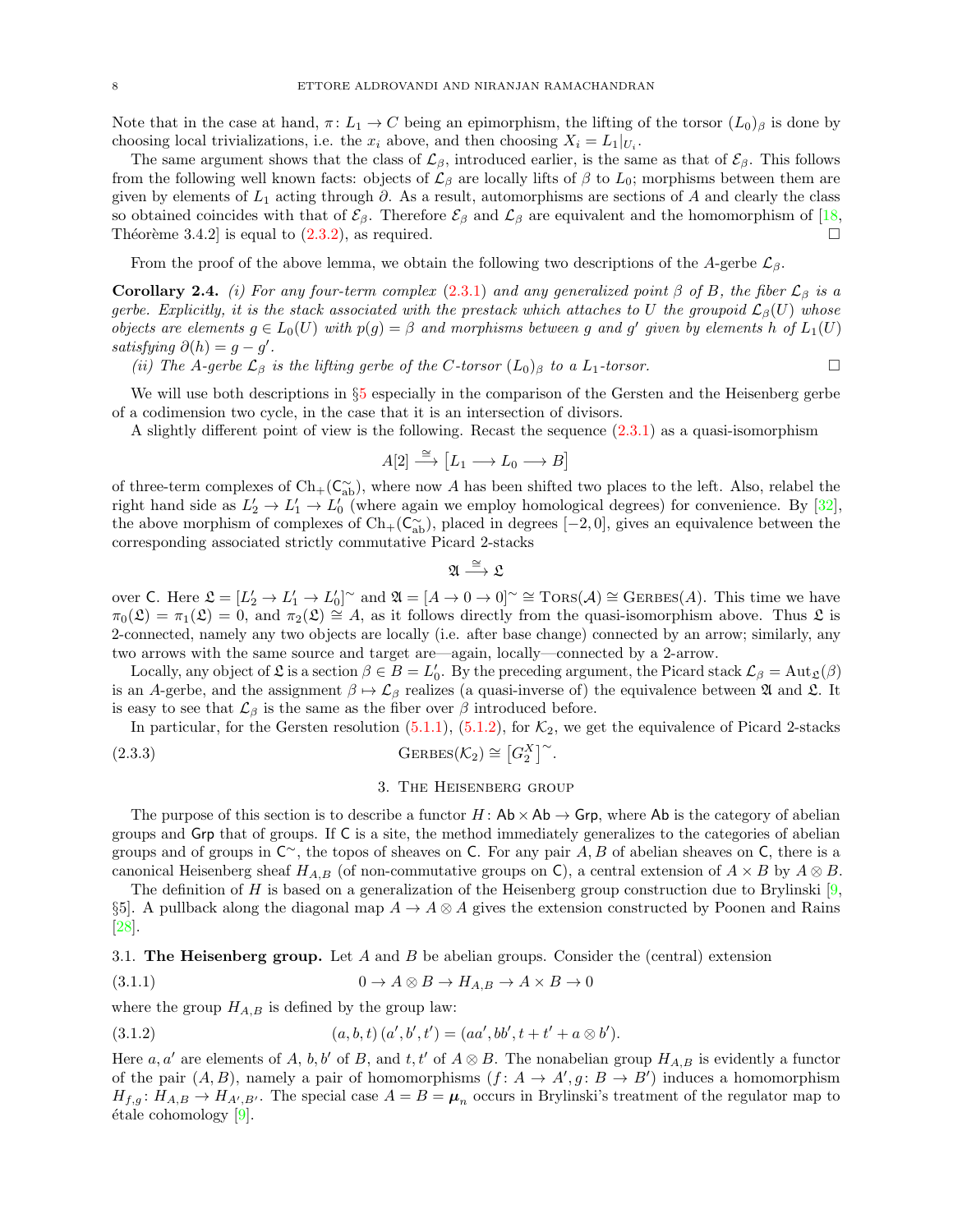The map

(3.1.3) 
$$
f: (A \times B) \times (A \times B) \longrightarrow A \otimes B, \qquad f(a, b, a', b') = a \otimes b',
$$

is a cocycle representing the class of the extension  $(3.1.1)$  in  $H^2(A \times B, A \otimes B)$  (group cohomology). Its alternation

<span id="page-8-1"></span>
$$
\varphi_f \colon \wedge^2_{\mathbb{Z}} (A \times B) \longrightarrow A \otimes B, \qquad \varphi_f((a, b), (a', b')) = a \otimes b' - a' \otimes b,
$$

coincides with the standard commutator map and represents the value of the projection of the class of f under the third map in the universal coefficient sequence

$$
0 \longrightarrow \text{Ext}^1(A \times B, A \otimes B) \longrightarrow H^2(A \times B, A \otimes B) \longrightarrow \text{Hom}(\wedge^2_{\mathbb{Z}}(A \times B), A \otimes B).
$$

As for the commutator map, it is equal to  $[s, s]: \wedge^2_{\mathbb{Z}} (A \times B) \to A \otimes B$ , where  $s: A \times B \to H_{A,B}$  is a set-theoretic lift, but the map actually is independent of the choice of s. (For details see, e.g. the introduction to [\[7\]](#page-18-8).)

Remark 3.1. The properties of the class of the extension  $H_{A,B}$ , in particular that it is a cup-product of the fundamental classes of A and B, as we can already evince from  $(3.1.3)$ , are best expressed in terms of Eilenberg-Mac Lane spaces. We will do this below working in the topos of sheaves over a site.

<span id="page-8-0"></span>3.2. Extension to sheaves. The construction of the Heisenberg group carries over to the sheaf context. Let C be a site, and  $\mathsf{C}^{\sim}$  the topos of sheaves over C. Denote by  $\mathsf{C}_{ab}^{\sim}$  the abelian group objects of  $\mathsf{C}^{\sim}$ , namely the abelian sheaves on  $\mathsf{C}$ , and by  $\mathsf{C}^{\sim}_{\text{grp}}$  the sheaves of groups on  $\mathsf{C}$ .

For all pairs of objects A, B of  $C_{ab}^{\infty}$ , it is clear that the above construction of  $H_{A,B}$  carries over to a functor

$$
H\colon \mathsf{C}_{\mathrm{ab}}^\sim \times \mathsf{C}_{\mathrm{ab}}^\sim \longrightarrow \mathsf{C}_{\mathrm{grp}}^\sim.
$$

In particular, since  $H_{A,B}$  is already a sheaf of sets (isomorphic to  $A \times B \times (A \otimes B)$ ), the only question is whether the group law varies nicely, but this is clear from its functoriality. Note further that by definition of  $H_{A,B}$  the resulting epimorphism  $H_{A,B} \to A \times B$  has a global section  $s: A \times B \to H_{A,B}$  as objects of  $\mathbb{C}^{\sim}$ , namely  $s = (id_A, id_B, 0)$ , which we can use this to repeat the calculations of § [3.1.](#page-7-1)

In more detail, from § [2.2,](#page-5-0) the class of the central extenson [\(3.1.1\)](#page-7-2) is to be found in  $H^2(B_{A\times B}, A \otimes B)$  $(A \otimes B$  is a trivial  $A \times B$ -module). This replaces the group cohomology of § [3.1](#page-7-1) with its appropriate topos equivalent. By pulling back to the ambient topos, say  $X = C^{\sim}$ , this is the class of the gerbe of lifts from  $B_{A\times B}$  to  $B_H$ . We are ready to give a proof of Theorem [1.4.](#page-2-2) This proof is computational.

*Proof of Theorem [1.4.](#page-2-2)* Let us go back to the cocycle calculations at the end of  $\S 2.2$ , where X is an object of C equipped with a cover  $\mathcal{U} = \{U_i\}$ . An  $A \times B$ -torsor  $(P, Q)$  over X would be represented by a Cech cocycle  $(a_{ij}, b_{ij})$  relative to U. The cocycle is determined by the choice of isomorphisms  $(P,Q)|_{U_i} \cong (A \times B)|_{U_i}$ . Now, define  $R_i = H_{A,B}|_{U_i}$  with the trivial  $H_{A,B}$ -torsor structure, and let  $\lambda_i: R_i \to (P,Q)|_{U_i}$  equal the epimorphism in [\(3.1.1\)](#page-7-2). Carrying out the calculation described at the end of [2.2](#page-5-0) with these data gives  $\alpha_{ij} \circ \alpha_{jk} \circ \alpha_{ik}^{-1} = a_{ij} \otimes b_{jk}$ , which is the cup-product in Čech cohomology of the classes corresponding to the A-torsor  $\overline{P}$  and the B-torsor Q. In other words, the gerbe of lifts corresponding to the central extension determined by the Heisenberg group incarnates the cup product map

$$
H^1(X, A) \times H^1(X, B) \xrightarrow{\cup} H^2(X, A \otimes B).
$$

For the choice  $\alpha_{ij} = (a_{ij}, b_{ij}, 0)$ , one has the following explicit calculation in the Heisenberg group

$$
\alpha_{ij} \circ \alpha_{jk} \circ \alpha_{ik}^{-1} = (a_{ij}, b_{ij}, 0)(a_{jk}, b_{jk}, 0)(a_{ik}, b_{ik}, 0)^{-1}
$$
  
=  $(a_{ik}, b_{ik}, a_{ij} \otimes b_{jk})(a_{ik}^{-1}, b_{ik}^{-1}, a_{ik} \otimes b_{ik})$   
=  $(1, 1, a_{ij} \otimes b_{jk} + a_{ik} \otimes b_{ik} - a_{ik} \otimes b_{ik})$   
=  $(1, 1, a_{ij} \otimes b_{jk});$ 

We used that the inverse of  $(a, b, t)$  in the Heisenberg group is  $(a^{-1}, b^{-1}, -t + a \otimes b)$ :

$$
(a, b, t)(a^{-1}, b^{-1}, -t + a \otimes b) = (1, 1, a \otimes b^{-1} + t - t + a \otimes b) = (1, 1, 0).
$$

It is well known [\[8,](#page-18-14) Chapter 1, §1.3, Equation (1-18), p. 29] that the Čech cup-product of  $a = \{a_{ij}\}\$ and  $b = \{b_{ij}\}\$ is given by the two-cocycle

$$
\{a \cup b\}_{ijk} = \{a_{ij} \otimes b_{jk}\}.
$$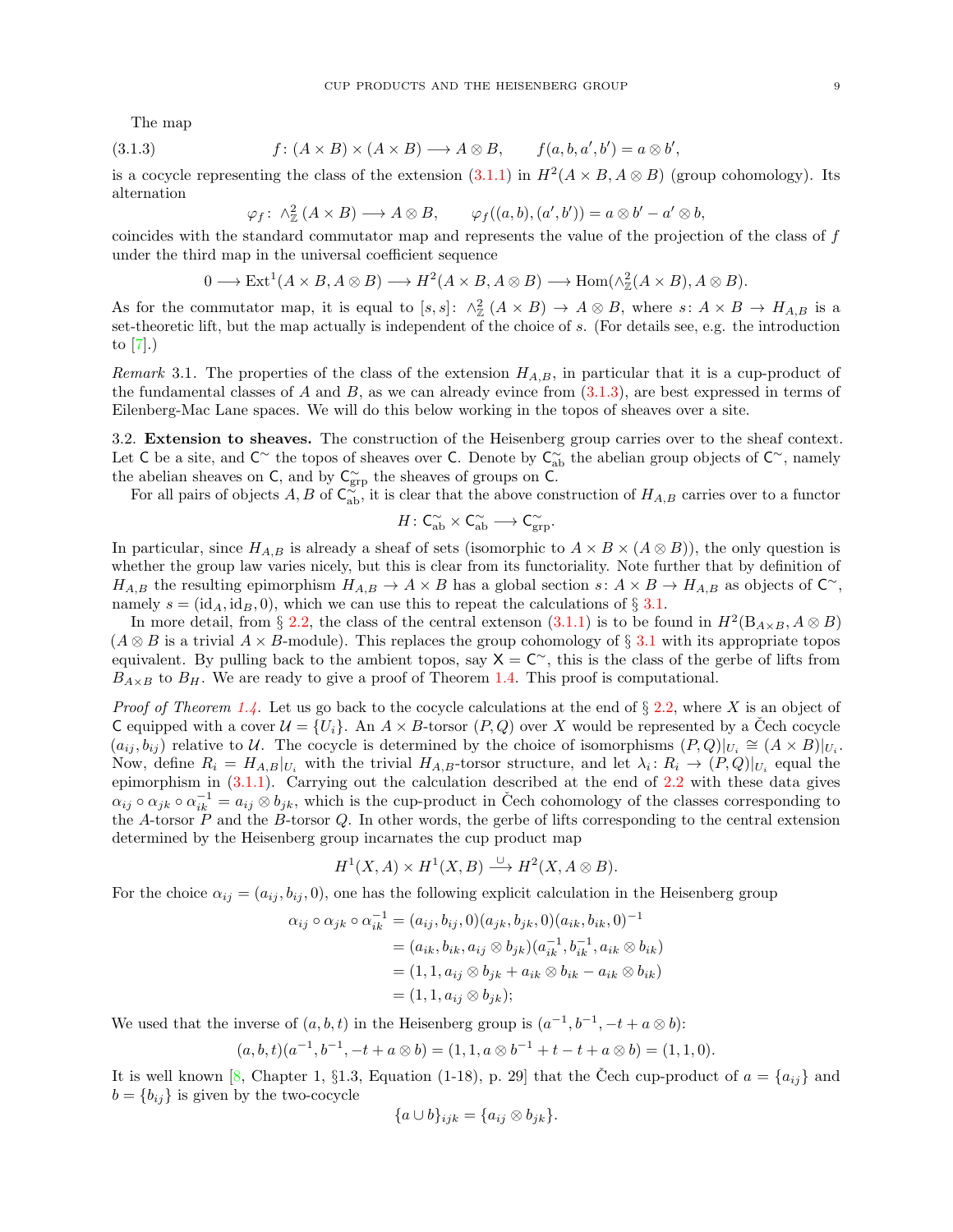This proves the first three points of the statement, whereas the fourth is built-in from the very construction. The fifth follows from the fact that the class of the gerbe of lifts is bilinear: this is evident from the expression computed above.

As hinted above, the cup product has a more intrinsic explanation in terms of maps between Eilenberg-Mac Lane objects in the topos. Passing to Eilenberg-Mac Lane objects in particular "explains" why the cup-product realizes the cup-product pairing. First, we state

<span id="page-9-2"></span>**Theorem 3.2.** The class of the extension  $(3.1.1)$  in  $C^{\sim}$  corresponds to (the homotopy class of) the cup product map

$$
K(A \times B, 1) \cong K(A, 1) \times K(B, 1) \longrightarrow K(A \otimes B, 2)
$$

between the identity maps of  $K(A, 1)$  and  $K(B, 1)$ ; its expression is given by [\(3.1.3\)](#page-8-1).

*Proof.* Observe the epimorphism  $H_{A,B} \to A \times B$  has global set-theoretic sections. The statement follows from Propositions [3.3](#page-9-1) and [3.4](#page-10-2) below.

The two main points, which we now proceed to illustrate, are that Eilenberg-Mac Lane objects represent cohomology (and hypercohomology, once we take into account simplicial objects) in a topos, and that the cohomology of a group object in a topos (such as  $A \times B$  in  $\mathbb{C}^{\sim}$ ) with trivial coefficients can be traded for the hypercohomology of a simplicial model of it. In this way we calculate the class of the extension as a map, and such map is identified with the cup product. We assemble the necessary results to flesh out the proof of Theorem [3.2](#page-9-2) in the next two sections.

<span id="page-9-0"></span>3.3. Simplicial computations. The class of the central extension [\(2.2.1\)](#page-5-4) can be computed simplicially. (For the following recollections, see  $[22, VI.5, VI.6, VI.8]$  and  $[4, §2]$ .)

Let T be a topos, G a group-object of T (for us it will be  $T = C^{\sim}$ ) and  $BG = K(G, 1)$  the standard classifying simplicial object with  $B_nG = G^n$  [\[13\]](#page-18-20). Let A be a trivial G-module. We will need the following well known fact.<sup>[7](#page-9-3)</sup>

<span id="page-9-1"></span>Proposition 3.3.  $H^i(\mathcal{B}_G, A) \cong \mathbf{H}^i(BG, A)$ .

*Proof.* The object on the right is the hypercohomology as a simplicial object of  $\mathsf{T}$ . Let X be a simplicial object in a topos T. One defines

$$
\mathbf{H}^i(X, A) = \mathbf{Ext}^i(\mathbb{Z}[X]^\sim, A)
$$

where  $M^{\sim}$ , for any simplicial abelian object M of T, denotes the corresponding chain complex defined by  $M_n^{\sim} = M_n$ , and by taking the alternate sum of the face maps.  $\mathbb{Z}X_n$  denotes the abelian object of T generated by  $X_n$ . Of interest to us is the spectral sequence [\[4,](#page-18-19) Example (2.10) and below]:

$$
E_1^{p,q} = H^q(X_p, A) \Longrightarrow \mathbf{H}^\bullet(X, A).
$$

Let X be any simplicial object of T. The levelwise topoi  $T/X_n$ ,  $n = 0, 1, \ldots$ , form a simplicial topos  $X = T/X$  or equivalently a topos fibered over  $\Delta^{op}$ , where  $\Delta$  is the simplicial category. The topos BX of Xobjects essentially consists of descent-like data, that is, objects L of  $X_0$  equipped with an arrow  $a: d_1^*L \to d_0^*L$ the cocycle condition  $d_0^* a d_2^* a = d_1^* a$  and  $s_0^* a = id$  (the latter is automatic if a is an isomorphism). By [\[22,](#page-18-18) VI.8.1.3], in the case where  $X = BG$ , BX is nothing but  $B_G$ , the topos of G-objects of T. One also forms the topos Tot(X), whose objects are collections  $F_n \in X_n$  such that for each  $\alpha: [m] \to [n]$  in  $\Delta^{op}$  there is a morphism  $F_{\alpha}: \alpha^* F_m \to F_n$ , where  $\alpha^*$  is the inverse image corresponding to the morphism  $\alpha: X_n \to X_m$ . There is a functor  $ner \colon BX \to \text{Tot}(X)$  sending  $(L, a)$  to the object of  $\text{Tot}(X)$  which at level n equals  $(d_0 \cdots d_0)^* L$ (a enters through the resulting face maps), see loc. cit. for the actual expressions. The functor ner is the inverse image functor for a morphism  $Tot(X) \rightarrow BX$ , and, X satisfying the conditions of being a "good pseudo-category" $([22, V1 8.2])$  $([22, V1 8.2])$  $([22, V1 8.2])$  we have an isomorphism

$$
R\Gamma(\text{BX}, L) \xrightarrow{\cong} R\Gamma(\text{Tot}(\mathsf{X}), \text{ner}(L))
$$

and, in turn, a spectral sequence

$$
E_1^{p,q}=H^q(X_p,ner_p(L))\Longrightarrow H^\bullet(\mathrm{B}\mathsf{X},L),
$$

<span id="page-9-3"></span><sup>7</sup>Unfortunately we could not find a specific entry point in the literature to reference, therefore we assemble here the necessary prerequisites. See also  $[10, \S\S2, 3]$  $[10, \S\S2, 3]$  for a detailed treatment in the representable case.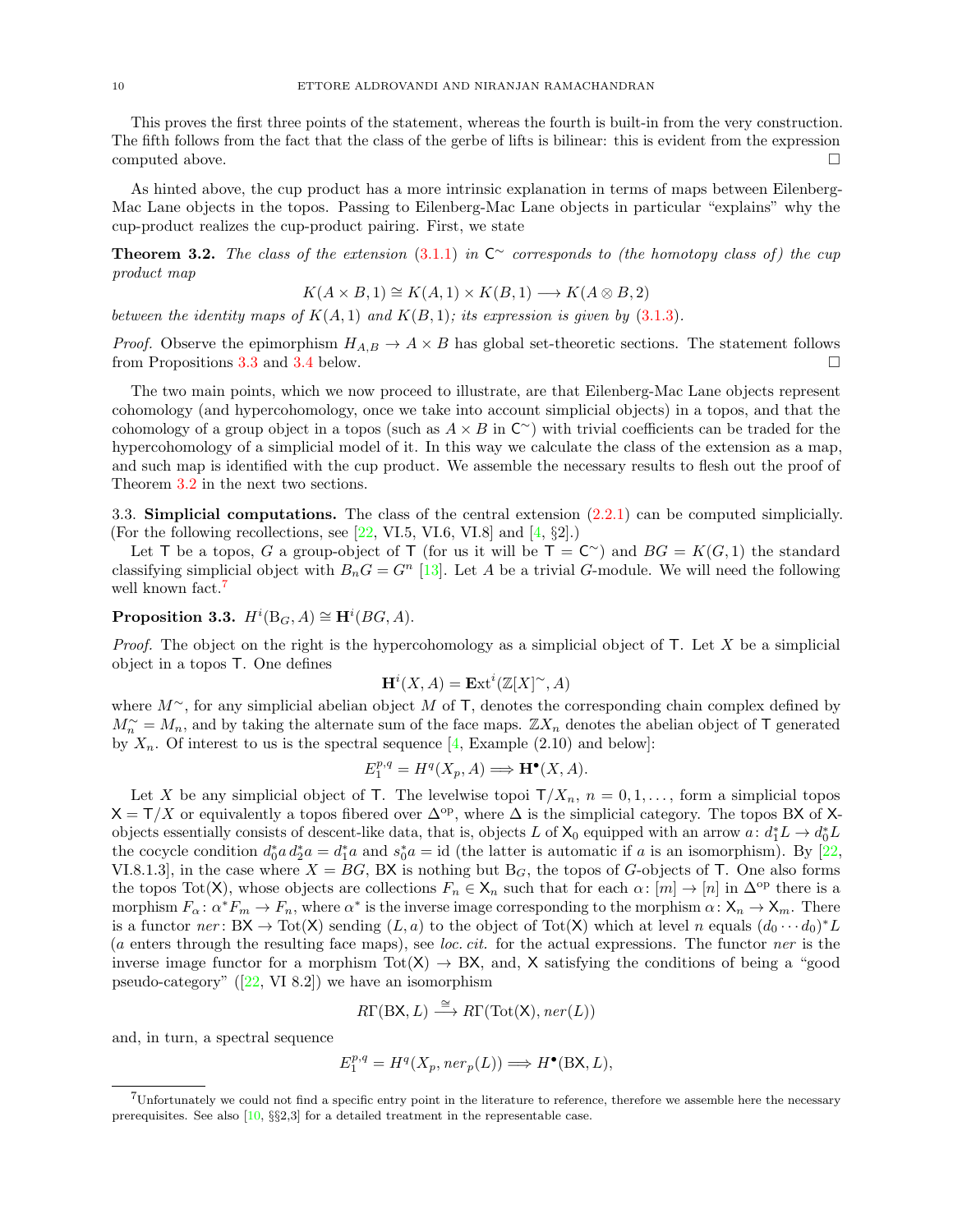[\[22,](#page-18-18) VI, Corollaire 8.4.2.2]. On the left hand side we recognize the spectral sequence for the cohomology of a simplicial object in a topos [\[4,](#page-18-19) §2.10].

Applying the foregoing to  $X = BG$ , and L a left G-object of T, we obtain [\[22,](#page-18-18) VI.8.4.4.5]

$$
E_1^{p,q} = H^q(G^p, L) \Longrightarrow H^{\bullet}(\mathcal{B}_G, L).
$$

(We set  $Y = e$ , the terminal object of T, in the formulas from *loc. cit.*)

Thus if  $L = A$ , the trivial G-module arising from a central extension of G by A, by comparing the spectral sequences we can trade  $H^2(\mathcal{B}_G, A)$  for the hypercohomology  $\mathbf{H}^2(K(G, 1), A)$ .

<span id="page-10-0"></span>3.4. The cup product. The class of the extension extension  $(3.1.1)$  corresponds to the homotopy class of a map  $K(A \times B, 1) \to K(A \otimes B, 2)$ . We interpret it in terms of cup products of Eilenberg-Mac Lane objects.

Recall that for an object M of  $C_{ab}^{\sim}$  we have  $K(M, i) = K(M[i])$ , where M[i] denotes M placed in homological degree *i*, and  $K: Ch_{+}(C_{ab}^{\sim}) \to sC_{ab}^{\sim}$  is the Dold-Kan functor from nonnegative chain complexes of  $C_{ab}^{\sim}$  to simplicial abelian sheaves. Explicitly:

<span id="page-10-3"></span>
$$
K(M,i)_n = \begin{cases} 0 & 0 \le n < i, \\ \bigoplus_{s \colon [n] \to [i]} M & n \ge i. \end{cases}
$$

In particular,  $K(M, i)_i = M$ . K is a quasi-inverse to the normalized complex functor  $N: s\mathsf{C}_{ab}^{\sim} \to \mathrm{Ch}_+(\mathsf{C}_{ab}^{\sim})$ . If X is a simplicial object X of  $\mathsf{C}^\sim$ , we have

$$
\mathbf{H}^i(X, M) \cong [X, K(M, i)],
$$

where the right-hand side denotes the hom-set in the homotopy category  $[21, 4]$  $[21, 4]$ . In particular, there is a fundamental class  $i_M^n \in \mathbf{H}^n(K(M,n),M)$ , corresponding to the identity map.

Returning to the objects A and B of  $C_{ab}^{\sim}$ , also recall the morphism [\[4,](#page-18-19) Chapter II, Equation (2.22), p. 64]

$$
(3.4.2) \t\t\t \delta_{i,j}: K(A,i) \times K(B,j) \longrightarrow K(A \otimes B, i+j).
$$

It is the composition of two maps. The first is:

<span id="page-10-4"></span>
$$
K(A,i) \times K(B,j) \longrightarrow d((K(A,i) \boxtimes K(B,j)) = (K(A,i) \otimes K(B,j))),
$$

where  $\boxtimes$  denotes the external tensor product of simplicial objects of  $\mathsf{C}^\sim_\text{ab}$  and d the diagonal; the second is the map in  $sC_{ab}^{\sim}$  corresponding to the Alexander-Whitney map under the Dold-Kan correspondence. We have:

<span id="page-10-2"></span>**Proposition 3.4.** The class of the extension [\(3.1.1\)](#page-7-2) is equal to  $\iota_A^1 \otimes \iota_B^1 = \delta_{1,1}(\iota_A^1 \times \iota_B^1)$ .

*Proof.* Observe that any simplicial morphism  $f: X \to K(M, i)$  is determined by  $f_i$ , the rest, for  $n > i$ , being determined by the simplicial identities. Therefore we need to compute:

$$
K(A \times B, 1)_2 \cong K(A, 1)_2 \times K(B, 1)_2 \longrightarrow K(A \otimes B, 2)_2,
$$

namely

$$
(A \times B) \times (A \times B) \longrightarrow (A \times A) \times (B \times B) \longrightarrow A \otimes B.
$$

From the expression of the Alexander-Whitney map, in e.g. [\[21\]](#page-18-22), the image of the second map in  $Ch_{+}(C_{ab}^{\sim})$  is the sum of  $d_0^v d_0^v$ ,  $d_1^h d_1^h$ , and  $d_2^h d_0^v$ . Only the third one is nonzero, giving  $((a, b), (a', b')) \to a \otimes b'$ , which equals f in the construction of the extension  $(3.1.1)$ . Using  $(3.4.1)$  we obtain the conclusion.

The morphism [\(3.4.2\)](#page-10-4) represents the standard cup product in cohomology. By Proposition [3.4,](#page-10-2) for an object X of  $sC^{\sim}$ , the cup product

$$
H^1(X, A) \times H^1(X, B) \longrightarrow H^2(X, A \otimes B)
$$

factors through  $X \to K(A, 1) \times K(B, 1)$  and the extension [\(3.1.1\)](#page-7-2).

Remark. Proposition [3.4](#page-10-2) and the above map provide a more conceptual proof of Theorem [1.4.](#page-2-2)

# 4. Examples and connections to prior results

<span id="page-10-1"></span>In this section, we collect some examples and briefly indicate the connections with earlier results [\[2,](#page-18-6) [9,](#page-18-9) [27,](#page-18-10) [28,](#page-18-11) [30\]](#page-19-0).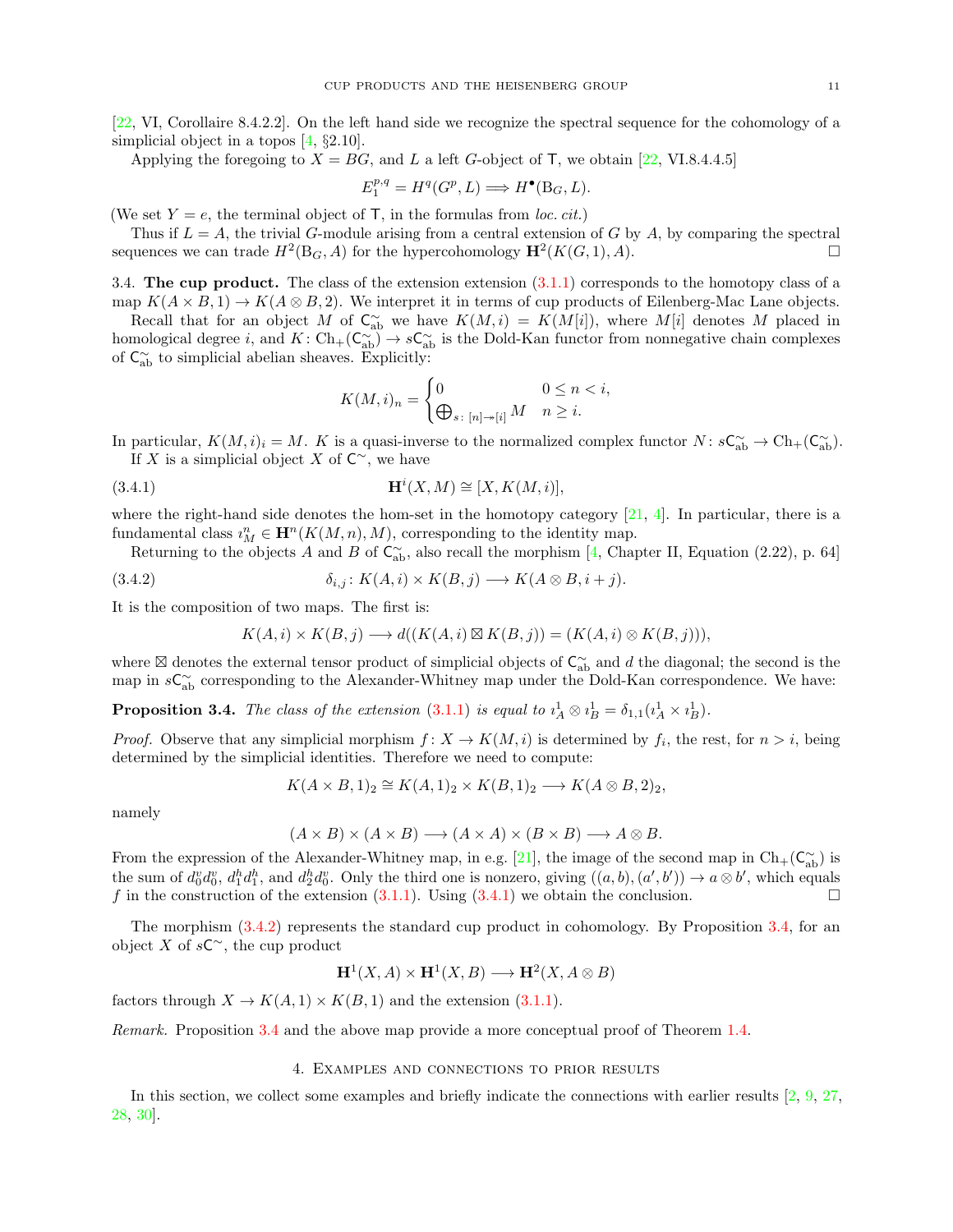<span id="page-11-0"></span>4.1. Self-cup products of Poonen-Rains. In [\[28\]](#page-18-11), Poonen and Rains construct, for any abelian group A, a central extension of the form

$$
0 \to A \otimes A \to UA \to A \to 0,
$$

providing a functor  $U:$  Ab  $\rightarrow$  Grp. The group law in UA is obtained from  $(3.1.2)$  by setting  $a = a'$  and  $b = b'$ . Hence the above extension can be obtained from [\(3.1.1\)](#page-7-2) by pulling back along the diagonal homomorphism  $\Delta_A: A \to A \times A$ . Similarly, both the cocycle and its alternation for the extension constructed in loc. cit. are obtained from ours by pullback along  $\Delta_A$ , for  $A \in$  Ab. Similar remarks apply over an abelian sheaf A on any site C. They use UA to describe the self-cup product  $\alpha \cup \alpha$  of any element  $\alpha \in H^1(A)$ .

<span id="page-11-1"></span>4.2. Brylinski's work on regulators and étale analogues. In  $[9]$ , Brylinski has proved Theorem [1.4](#page-2-2) in the case  $A = B = \mu_n$ , the étale sheaf  $\mu_n$  of  $n^{\text{th}}$  roots of unity on a scheme X over  $\text{Spec } \mathbb{Z}[\frac{1}{n}]$  using the Heisenberg group  $H_{\mu_n,\mu_n}$  (in our notation). He used it to provide a geometric interpretation of the regulator map

$$
c_{1,2}: H^1(X, \mathcal{K}_2) \longrightarrow H^3(X, \boldsymbol{\mu}_n^{\otimes 2}), \qquad (n \text{ odd}),
$$

a special case of C. Soulé's regulator. If X is a smooth projective variety over  $\mathbb C$  (viewed as an complex analytic space) and  $f, g$  are invertible functions on X, P. Deligne (and Bloch) [\[14\]](#page-18-7) constructed a holomorphic line bundle  $(f, g)$  on X and Bloch showed that this gives a regulator map from  $K_2(X)$  to the group of isomorphism classes of holomorphic line bundles with connection, later interpreted by D. Ramakrishnan [\[30\]](#page-19-0) in terms of the three-dimensional Heisenberg group.

Write  $[f]_n, [g]_n \in H^1(X, \mu_n)$  for the images of f, g under the boundary map  $H^0(X, \mathcal{O}_{X^{an}}) \to H^1(X, \mu_n)$ of the analytic Kummer sequence

$$
1\longrightarrow \boldsymbol{\mu}_n\longrightarrow \mathcal{O}_{X^{an}}^*\xrightarrow{u\mapsto u^n} \mathcal{O}_{X^{an}}^*\longrightarrow 1.
$$

The gerbe  $G_{[f]_n,[g]_n}$  from Theorem [1.4](#page-2-2) is compatible with Bloch-Deligne line bundle  $(f,g)$ , in a sense made precise in [\[9,](#page-18-9) Proposition 5.1 and after].

<span id="page-11-2"></span>4.3. Finite flat group schemes. Let X be any variety over a perfect field F of characteristic  $p > 0$ . For any commutative finite flat group scheme  $N$  killed by  $p^n$ , consider the cup product pairing

$$
H^1(X, N) \times H^1(X, N^D) \to H^2(C, \mu_{p^n})
$$

of flat cohomology groups where  $N^D$  is the Cartier dual of N. Theorem [1.4](#page-2-2) provides a  $\mu_{p^n}$ -gerbe on X given a N-torsor and a  $N^D$ -torsor. When N is the kernel of  $p^n$  on an abelian scheme A so that  $N^D$  is the kernel of  $p^n$  on the dual abelian scheme  $A^D$  of A, the cup-product pairing is related to the Néron-Tate pairing [\[25,](#page-18-23) p. 19].

<span id="page-11-3"></span>4.4. The gerbe associated with a pair of divisors. Let X be a smooth variety over a field  $F$ . Let  $D$ and  $D'$  be divisors on X. Consider the non-abelian sheaf H on X obtained by pushing the Heisenberg group  $H_{\mathcal{K}_1,\mathcal{K}_1}$  along the multiplication map  $m:\mathcal{K}_1\otimes\mathcal{K}_1\to\mathcal{K}_2$ . So H is a central extension of  $\mathcal{K}_1\times\mathcal{K}_1$  by  $\mathcal{K}_2$  which we write

$$
0 \longrightarrow \mathcal{K}_2 \longrightarrow H \stackrel{\pi}{\longrightarrow} \mathcal{K}_1 \times \mathcal{K}_1 \longrightarrow 0.
$$

Let  $L = L_{D,D'}$  denote the  $\mathcal{K}_1 \times \mathcal{K}_1$ -torsor defined by the pair D, D'. Applying Theorem [1.4](#page-2-2) gives a  $\mathcal{K}_2$ -gerbe on X as follows. Since H is a central extension (so  $\mathcal{K}_1 \times \mathcal{K}_1$  acts trivially on  $\mathcal{K}_2$ ), the category of local liftings of L to a  $\mathcal{K}_2$ -torsor provide (§[2.2,](#page-5-0) [\[18,](#page-18-0) IV, 4.2.2]) a canonical  $\mathcal{K}_2$ -gerbe  $\mathcal{G}_{D,D'}$ .

**Definition 4.1.** The Heisenberg gerbe  $\mathcal{G}_{D,D'}$  with band  $\mathcal{K}_2$  is the following: For each open set U, the category  $\mathcal{G}_{D,D'}(U)$  has objects pairs  $(P, \rho)$  where P is a H-torsor on U and

$$
\rho\colon P\times_{\pi}(\mathcal{K}_1\times\mathcal{K}_1)\stackrel{\sim}{\longrightarrow}L
$$

is an isomorphism of  $K_1 \times K_1$ -torsors; a morphism from  $(P, \rho)$  to  $(P', \rho')$  is a map  $f : P \to P'$  of H-torsors satisfying  $\rho = \rho' \circ f$ . It is clear that the set of morphisms from  $(P, \rho)$  to  $(P', \rho')$  is a K<sub>2</sub>-torsor.

*Example 4.2.* Assume X is a curve (smooth proper) and put  $Y = X \times X$ .

(i) Assume  $F = \mathbb{F}_q$  is a finite field. Let D be the graph on Y of the Frobenius morphism  $\pi : X \to X$  and D' be the diagonal, the image of X under the map  $\Delta: X \to X \times X$ . Theorem [1.4](#page-2-2) attaches a  $\mathcal{K}_2$ -gerbe on Y to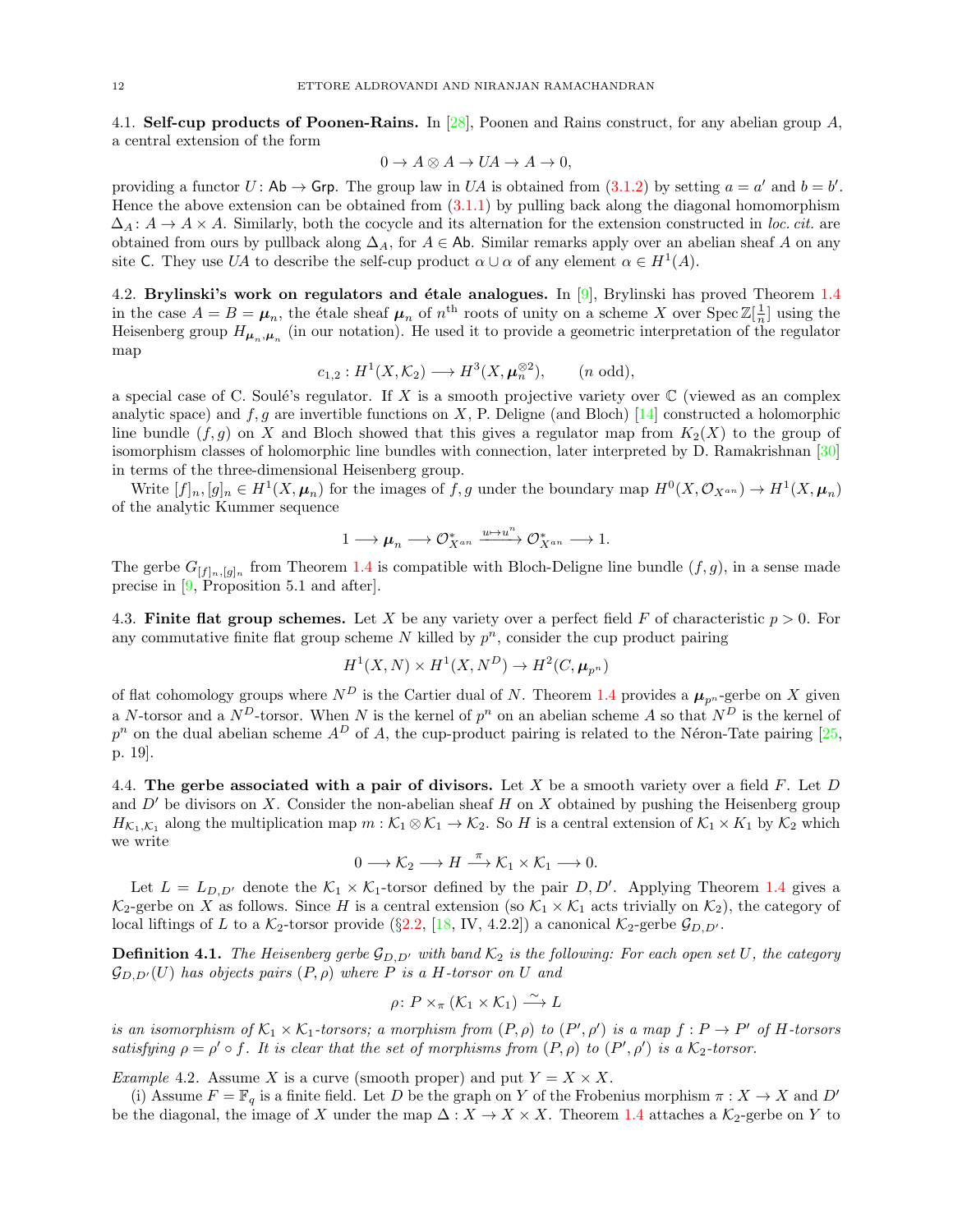the zero-cycle  $D.D'$ , the intersection of the divisors D and D'. Since the zero cycle  $D.D'$  is the pushforward  $\Delta_*\beta$  of  $\beta = \sum x$  on X, we obtain that the set of rational points on X determines a  $\mathcal{K}_2$ -gerbe on  $X \times X$ .  $x\in X(\mathbb{F}_q)$ 

(ii) Note that the diagonal  $\Delta_Y$  (a codimension-two cycle on  $Y \times Y$ ) can be written as an intersection of divisors V and V' on  $Y \times Y = X \times X \times X \times X$  where V (resp. V') are the set of points of the latter of the form  $\{(a, b, a, c)\}$  (resp.  $\{(a, b, d, b)\}\)$ . Theorem [1.4](#page-2-2) says that  $\Delta_Y$  determines a  $\mathcal{K}_2$ -gerbe on  $Y \times Y$ .

<span id="page-12-0"></span>4.5. Adjunction formula. Let X be a smooth proper variety and  $D$  be a smooth divisor of X. The classical adjunction formula states:

The restriction of the line bundle  $L_D^{-1}$  to D is the conormal bundle  $N_D$  (a line bundle on D).

Given a pair of smooth divisors  $D, \overline{D}'$  with  $E = D \cap D'$  smooth of pure codimension two, write  $\iota : E \hookrightarrow X$ for the inclusion. There is a map  $\pi : \iota^* \mathcal{K}_2 \to \mathcal{K}_2^E$ , where  $\mathcal{K}_2^E$  indicates the usual K-theory sheaf  $\mathcal{K}_2$  on E. An analogue of the adjunction formula for E would be a description of the  $\mathcal{K}_2^E$ -gerbe  $\pi_* \iota^* \mathcal{G}_{D,D'}$  obtained from the  $\mathcal{K}_2$ -gerbe  $\mathcal{G}_{D,D'}$  on X.

**Proposition 4.3.** Let D and D' be smooth divisors of X with  $E = D \cap D'$  smooth of pure codimension two. Consider the line bundles  $V = (N_D)|_E$  and  $V' = (N_{D'})|_E$  on E. Then,  $\pi_* \iota^* \mathcal{G}_{D,D'}$  is equivalent to the  $\mathcal{K}^E_2$ -gerbe  $\mathcal{G}_{V,V'}$  .

*Proof.* Since the restriction map  $H^*(X, \mathcal{K}_i) \to H^*(E, \mathcal{K}_i^E)$  respects cup-product, this follows from the classical adjunction formula for  $D$  and  $D'$ . .

<span id="page-12-1"></span>4.6. **Parshin's adelic groups.** Let S be a smooth proper surface over a field F. For any choice of a curve C in S and a point P on C, Parshin  $[27, (18)]$  has introduced a discrete Heisenberg group

$$
0 \to \mathbb{Z} \to \tilde{\Gamma}_{P,C} \to \Gamma_{P,C} \to 0,
$$

where  $\Gamma_{P,C}$  is isomorphic (non-canonically) to  $\mathbb{Z} \oplus \mathbb{Z}$ ; he has shown [\[27,](#page-18-10) end of §3] how a suitable product of these groups leads to an adelic description of  $CH^2(S)$  and the intersection pairing [\(1.0.2\)](#page-1-6). His constructions are closely related to an adelic resolution of the sheaf  $H_{\mathcal{K}_1,\mathcal{K}_1}$  on S.

#### 5. Algebraic cycles of codimension two

<span id="page-12-2"></span>Throughout this section, X is a smooth proper variety over a field F. Let  $\eta$ : Spec  $F_X \to X$  be the generic point of X and write  $K_i^{\eta}$  for the sheaf  $j_*K_i(F_X)$ .

In this section, we construct the Gersten gerbe  $\mathcal{C}_{\alpha}$  for any codimension two cycle  $\alpha$  on X, provide various equivalent descriptions of  $\mathcal{C}_{\alpha}$  and use them to prove Theorems [5.4,](#page-14-1) [5.10.](#page-16-1) As a consequence, we obtain Theorems [1.5](#page-2-3) and [1.6](#page-3-1) of the introduction.

<span id="page-12-3"></span>5.1. **Bloch-Quillen formula.** Recall the (flasque) Gersten resolution<sup>[8](#page-12-7)</sup> [\[29,](#page-19-2)  $\S7$ ] [\[16,](#page-18-24) p. 276] [\[17\]](#page-18-25) of the Zariski sheaf  $\mathcal{K}_i$  associated with the presheaf  $U \mapsto K_i(U)$ :

<span id="page-12-5"></span>
$$
(5.1.1) \quad 0 \longrightarrow \mathcal{K}_i \longrightarrow \bigoplus_{x \in X^{(0)}} j_* K_i(x) \longrightarrow \bigoplus_{x \in X^{(1)}} j_* K_{i-1}(x) \longrightarrow \cdots \bigoplus_{x \in X^{(i-1)}} j_* K_1(x) \xrightarrow{\delta_{i-1}} \bigoplus_{x \in X^{(i)}} \oplus j_* K_0(x);
$$

here, any point  $x \in X^{(m)}$  corresponds to a subvariety of codimension m and the map j is the canonical inclusion  $x \hookrightarrow X$ . So  $\mathcal{K}_i$  is quasi-isomorphic to the complex

$$
(5.1.2) \tG_i^X = \left[K_i^\eta \longrightarrow \bigoplus_{x \in X^{(1)}} j_* K_{i-1}(x) \longrightarrow \cdots \bigoplus_{x \in X^{(i-1)}} j_* K_1(x) \xrightarrow{\delta_{i-1}} \bigoplus_{x \in X^{(i)}} j_* K_0(x)\right]
$$

<span id="page-12-6"></span><span id="page-12-4"></span>By  $(5.1.1)$ , there is a functorial isomorphism  $[29, §7,$  Theorem 5.19] [\[16,](#page-18-24) Corollary 72, p. 276]

(5.1.3) 
$$
\bigoplus_{i} CH^{i}(X) \xrightarrow{\sim} \bigoplus_{i} H^{i}(X, \mathcal{K}_{i});
$$
 (Bloch-Quillen formula)

this is an isomorphism of graded rings: D. Grayson has proved that the intersection product on  $CH(X)$  =  $\bigoplus_i CH^i(X)$  corresponds to the cup-product in cohomology [\[16,](#page-18-24) Theorem 77, p.278]. Thus, algebraic cycles of codimension n give n-cocycles of the sheaf  $\mathcal{K}_n$  on X and that two such cocycles are cohomologous exactly when the algebraic cycles are rationally equivalent.

.

<span id="page-12-7"></span> ${}^{8}$ This resolution exists for any smooth variety over F.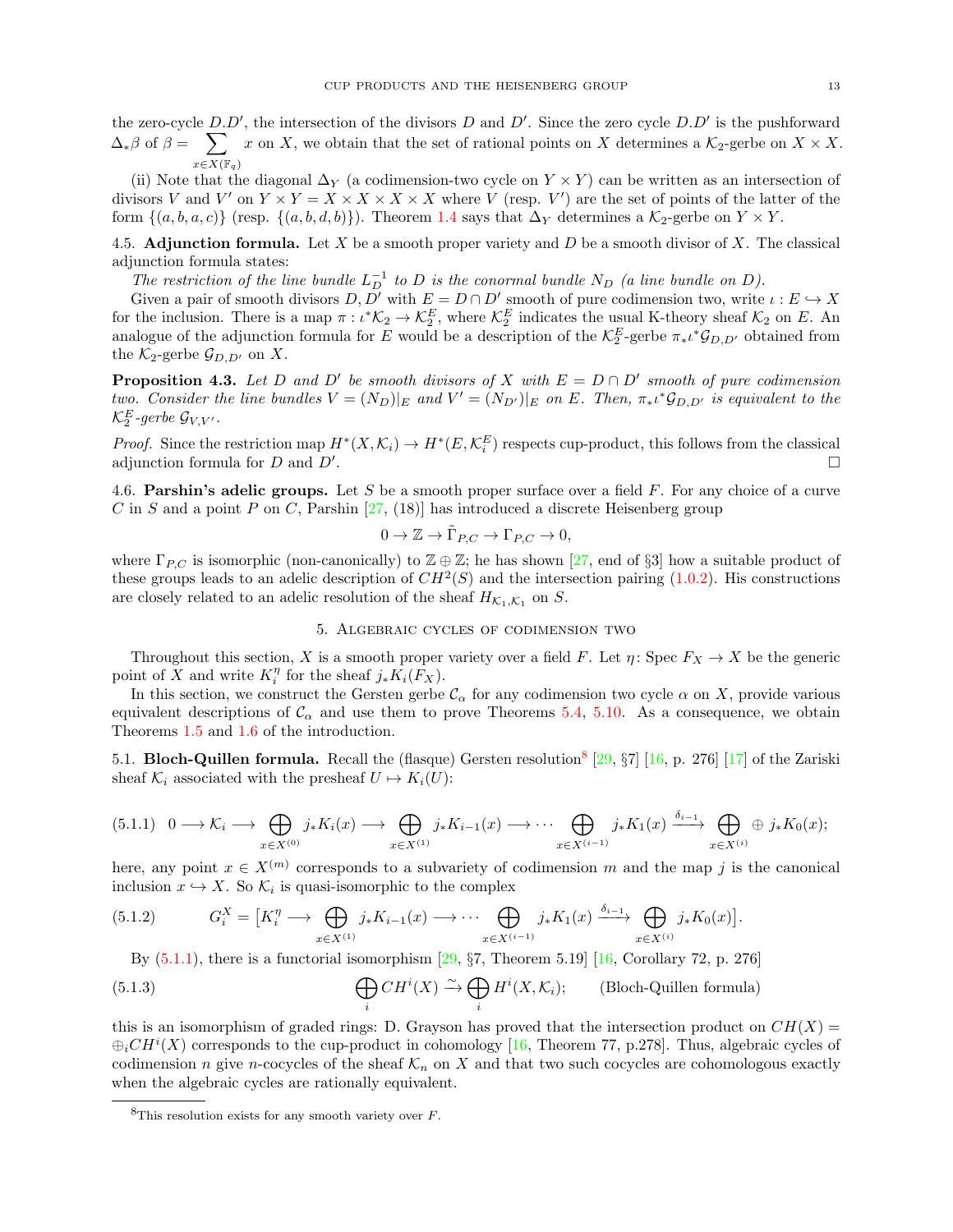The final two maps in  $(5.1.1)$  arise essentially from the valuation and the tame symbol map  $[2, pp.351-2]$ . Let R be a discrete valuation ring, with fraction field L; let ord :  $L^{\times} \to \mathbb{Z}$  be the valuation and let l be the residue field. The boundary maps from the localization sequence for  $\text{Spec } R$  are known explicitly: the map  $L^{\times} = K_1(L) \to K_0(l) = \mathbb{Z}$  is the map ord and the map  $K_2(L) \to K_1(l) = l^{\times}$  is the tame symbol. This applies for any normal subvariety V (corresponds to a  $y \in X^{(i)}$ ) and a divisor x of V (corresponding to a  $x \in X^{(i+1)}$ .

<span id="page-13-0"></span>5.2. Divisors. We recall certain well known results about divisors and line bundles for comparison with the results below for the  $K_2$ -gerbes attached to codimension two cycles.

If A is a sheaf of abelian groups on X, then  $Ext_X^1(\mathbb{Z}, A) = H^1(X, A)$  classifies A-torsors on X. Given an extension E

<span id="page-13-2"></span>
$$
0\longrightarrow A\longrightarrow E\stackrel{\pi}{\longrightarrow}\mathbb{Z}\longrightarrow 0
$$

of abelian sheaves on X, the corresponding A-torsor is simply  $\pi^{-1}(1)$  (a sheaf of sets). When X is a point, then  $\pi^{-1}(1)$  is a coset of  $\pi^{-1}(0) = A$ , i.e., a A-torsor. The classical correspondence [\[20\]](#page-18-4) between Weil divisors (codimension-one algebraic cycles) D on X, Cartier divisors, line bundles  $\mathcal{L}_D$ , and torsors  $\mathcal{O}_D$  over  $\mathcal{O}_X^* = \mathbb{G}_m = \mathcal{K}_1$  comes from the Gersten sequence [\(5.1.1\)](#page-12-5) for  $\mathcal{K}_1$  (see also [\[17,](#page-18-25) 2.2]):

(5.2.1) 
$$
0 \longrightarrow \mathcal{O}_X^* \longrightarrow F_X^{\times} \stackrel{d}{\longrightarrow} \bigoplus_{x \in X^{(1)}} j_* \mathbb{Z} \longrightarrow 0,
$$

where  $F_X$  is the constant sheaf of rational functions on X and the sum is over all irreducible effective divisors on X, using that  $K_0(L) \cong \mathbb{Z}$  and  $K_1(L) = L^{\times}$  for any field L. As a Weil divisor  $D = \sum_{x \in X^1} n_x x$  is a formal combination with integer coefficients of subvarieties of codimension one of  $X$ , it determines a map of sheaves

$$
\psi \colon \mathbb{Z} \longrightarrow \bigoplus_{x \in X^{(1)}} j_* \mathbb{Z};
$$

 $\psi(1)$  is the section with components  $n_x$ . The  $\mathcal{O}_X^*$ -torsor  $\mathcal{O}_D$  attached to D is given as the subset

$$
(5.2.2) \t\t d^{-1}(\psi(1)) \subset F_X^\times.
$$

A Čech description of  $\mathcal{O}_D$  relative to an Zariski open cover  $\{U_i\}$  of X is as follows. Pick a rational function  $f_i$  on  $U_i$  with pole of order  $n_x$  along x for all  $x \in U_i^{(1)}$  (so x is a irreducible subvariety of codimension one of  $U_i$ ; we view  $f_i \in F_X^{\times}$ . On  $U_i \cap U_j$ , one has  $f_i = g_{ij} f_j$  for unique  $g_{ij} \in \mathcal{O}_X^*(U_i \cap U_j)$ ; the collection  $\{g_{ij}\}\$ is a Čech one-cocycle with values in  $\mathcal{O}_X^*$  representing  $\mathcal{O}_D$ .

For any  $D, \mathcal{L}_D$  is trivial on the complement of the support of D.

<span id="page-13-5"></span>Remark 5.1. For each open U of X, one has the Picard category  $TORS_U(\mathcal{O}^*)$  of  $\mathcal{O}^*$ -torsors on U. These combine to the Picard stack  $TORS(\mathcal{O}^*)$  of  $\mathcal{O}^*$ -torsors on X. The Gersten sequence incarnates this Picard stack  $[11, 1.10]$ .

<span id="page-13-1"></span>5.3. The Gersten gerbe of a codimension two cycle. We next show that every cycle  $\alpha$  of codimension two on X determines a gerbe  $\mathcal{C}_{\alpha}$  with band  $\mathcal{K}_2$ . The Gersten complex [\(5.1.1\)](#page-12-5) enables us to give a geometric description of  $\mathcal{C}_{\alpha}$ ; see Remark [5.5](#page-14-0) below.

<span id="page-13-3"></span>The cycle  $\alpha$  provides a natural map

$$
(5.3.1)
$$
\n
$$
0 \longrightarrow K_2 \longrightarrow K_2^n \longrightarrow K_2^n \longrightarrow \bigoplus_{x \in X^{(1)}} j_* K_1(x) \longrightarrow \bigoplus_{x \in X^{(2)}} j_* K_0(x) \longrightarrow 0
$$

and an exact sequence (by pullback)

<span id="page-13-4"></span>(5.3.2) 
$$
0 \longrightarrow \mathcal{K}_2 \longrightarrow K_2^{\eta} \longrightarrow T \longrightarrow^{\delta} \mathbb{Z} \longrightarrow 0.
$$

This two-extension of Z by  $\mathcal{K}_2$  gives a class in  $\text{Ext}^2(\mathbb{Z}, \mathcal{K}_2) = H^2(X, \mathcal{K}_2)$ . Writing  $\alpha = \sum_x n_x[x]$  as a sum over  $x \in X^{(2)}$  (irreducible codimension two subvarieties), then the x-component of  $\phi(1)$  corresponds to  $n_x$ under the canonical isomorphism  $K_0(x) \cong \mathbb{Z}$ . The maps  $\delta$  and  $\nu$  are essentially given by the valuation (or ord) and tame symbol maps; see §[5.1.](#page-12-3)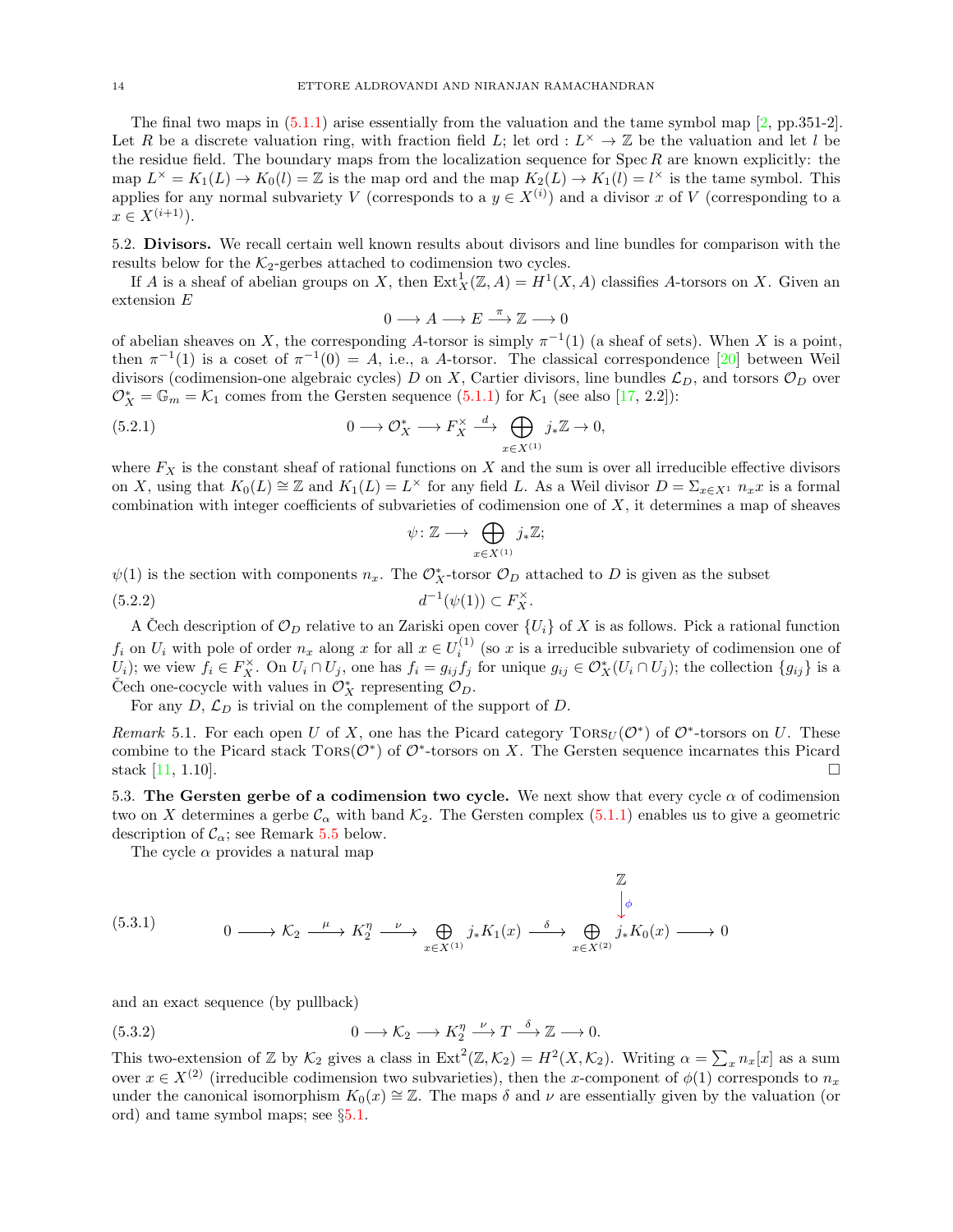**Definition 5.2.** The gerbe  $\mathcal{C}_{\alpha}$  (associated with the cycle  $\alpha$ ) is obtained by applying the results of §[2.3](#page-5-1) to  $(5.3.1), (5.3.2)$  $(5.3.1), (5.3.2)$  $(5.3.1), (5.3.2)$ ; thus it is an example of the gerbe  $\mathcal{L}_{\beta}$  of  $\S 2.3$ , where  $\beta = \phi$  and  $\mathcal{L}$  is the Picard stack associated to the complex  $[K_2^{\eta} \rightarrow \Theta]$  $x \in X^{(1)}$  $j_*K_1(x)].$ 

Remark 5.3. Corollary [2.4](#page-7-4) provides two descriptions of  $\mathcal{L}_{\beta}$ . It should be emphasized that both descriptions are useful. One of them, which we make explicit below, is crucial for the comparison with the Heisenberg gerbe (Theorem [5.10\)](#page-16-1); the other succinct description is given in Remark [5.5.](#page-14-0)

- (i) For any open set U of X, the category  $\mathcal{C}_{\alpha}(U)$  has objects  $u \in \bigoplus$  $x \in X^{(1)}$  $j_*K_1(x)$  with  $\delta u = \phi(1)$  and
- morphisms from u to u' are elements  $a \in K_2^{\eta}$  with  $\nu(a) = u' u$ .
- (ii) Any Hom-set  $\text{Hom}_{\mathcal{C}_{\alpha}}(u, u')$  is a  $K_2(U)$ -torsor.
- (iii) The category  $\mathcal{C}_{\alpha}(U)$  can be described geometrically in terms of the ord and tame maps. For instance, let X be a surface. Write the zero-cycle  $\alpha$  as a finite sum  $\sum_{i\in I} n_i x_i$  of points  $x_i$  of X. We assume  $n_i \neq 0$  and write V for the complement of the support of  $\alpha$ . Any non-zero rational function f on a curve C defines an object of  $\mathcal{C}_{\alpha}(U)$  if f is invertible on  $C \cap U \cap V$  and satisfies  $\text{ord}_{x_i} f = n_i$  for each  $x_i \in U$  (assuming, for simplicity, that  $x_i$  is a smooth point of C). A general object of  $\mathcal{C}_{\alpha}(U)$  is a finite collection  $u = \{C_j, f_j\}$  of curves  $C_j$  and non-zero rational functions  $f_j$  on  $C_j$  such that  $f_j$ is invertible on  $C_j \cap U \cap V$  and  $\sum \text{ord}_{x_i} f_j = n_i$  (an index j occurs in the sum if  $x_i \in C_j$ ) for each  $x_i \in U$ . A morphism from u to u' is an element  $a \in K_2^{\eta}$  whose tame symbol is  $u' - u$ .

<span id="page-14-1"></span>**Theorem 5.4.** (i)  $\mathcal{C}_{\alpha}$  is a gerbe on X with band  $\mathcal{K}_2$ .

- (ii) Under [\(5.1.3\)](#page-12-4), the class of  $\mathcal{C}_{\alpha} \in H^2(X, \mathcal{K}_2)$  corresponds to  $\alpha \in CH^2(X)$ .
- (iii)  $C_{\alpha}$  is equivalent to  $C_{\alpha'}$  (as gerbes) if and only if the cycles  $\alpha$  and  $\alpha'$  are rationally equivalent.

*Proof.* (i) The Gersten sequence  $(5.3.1)$  is an example of a four-term complex, discussed in  $\S 2.3$ . As the stack  $\mathcal{C}_{\alpha}$  is a special case of the gerbe  $\mathcal{L}_{\beta}$  constructed in §[2.3,](#page-5-1) (i) is obvious.

In more detail: We first observe that  $(5.3.2)$  provides a quasi-isomorphism between  $\mathcal{K}_2$  (sheaf) and the complex (concentrated in degree zero and one)

(5.3.3) 
$$
\eta : \mathcal{K}_2 \to [K_2^{\eta} \xrightarrow{\nu} Ker(\delta)].
$$

Now, suppose U is disjoint from the support of  $\alpha$ . On such an open set U, the map  $\phi$  is zero. This means that the objects u of the category  $\mathcal{C}_{\alpha}(U)$  are elements of Ker( $\delta$ ). The gerbe  $\mathcal{C}_{\alpha}$ , when restricted to U, is equivalent to the Picard stack of  $\mathcal{K}_2$ -torsors [\[1,](#page-18-27) Expose XVIII, 1.4.15]: in the complex  $[K_2^{\eta} \stackrel{\nu}{\to} \text{Ker}(\delta)]$ , one has  $Coker(\nu) = 0$  and  $Ker(\nu) = K_2|_U$ . Since for any abelian sheaf G, the category  $Tors(G)$  is the trivial G-gerbe,  $\mathcal{C}_{\alpha}$  is the trivial gerbe with band  $\mathcal{K}_{2}$  on the complement of the support of  $\alpha$ .

Now, consider an arbitrary open set V of X. By the exactness of  $(5.3.2)$ , there is an open covering  $\{U_i\}$ of V and sections  $u_i \in T(U_i)$  with  $t_i = \phi(1)$ . Fix i and let U be an open set contained in  $U_i$ . Then the category  $\mathcal{C}_{\alpha}(U)$  is non-empty. The category D with objects  $d \in \text{Ker}(\delta) \subset T(U)$  and morphisms  $\text{Hom}_D(d, d') =$ elements  $a \in K_2^{\eta}$  with  $\nu(a) = d' - d$ . The category D is clearly equivalent to the category of  $K_2(U)$ -torsors. The functor which sends d to  $d + u_i$  is easily seen to be an equivalence of categories between D and  $\mathcal{C}_{\alpha}(U)$ . Thus  $\mathcal{C}_{\alpha}$  is a gerbe with band  $\mathcal{K}_{2}$ .

(ii) The Bloch-Quillen formula [\(5.1.3\)](#page-12-4) arises from the canonical map

<span id="page-14-2"></span>
$$
d^2: Z^2(X) \to H^2(X, \mathcal{K}_2)
$$

of Lemma [2.3](#page-6-2) attached to the four-term complex [\(5.3.1\)](#page-13-3). As  $\mathcal{C}_{\alpha}$  is a gerbe of the form  $\mathcal{L}_{\beta}$ , (ii) follows from Lemma [2.3.](#page-6-2)

(iii) This is a simple consequence of the Bloch-Quillen formula  $(5.1.3)$ .

<span id="page-14-0"></span>*Remark* 5.5. (i) Split the sequence  $(5.3.1)$  into

$$
0 \longrightarrow \mathcal{K}_2 \longrightarrow K_2^{\eta} \longrightarrow K_2^{\eta}/\mathcal{K}_2 \longrightarrow 0
$$

and

$$
0 \longrightarrow K_2^{\eta}/\mathcal{K}_2 \longrightarrow \bigoplus_{x \in X^{(1)}} j_*K_1(x) \longrightarrow \bigoplus_{x \in X^{(2)}} j_*K_0(x) \longrightarrow 0.
$$

Since the Gersten resolution is by flasque sheaves, one has  $H^1(X, K_2^n/\mathcal{K}_2) \xrightarrow{\sim} H^2(X, \mathcal{K}_2)$ . As Cartier divisors are elements of  $H^0(X, K_1^n/\mathcal{K}_1)$ , we view elements of  $H^1(X, K_2^n/\mathcal{K}_2)$  as *Cartier cycles of codimension*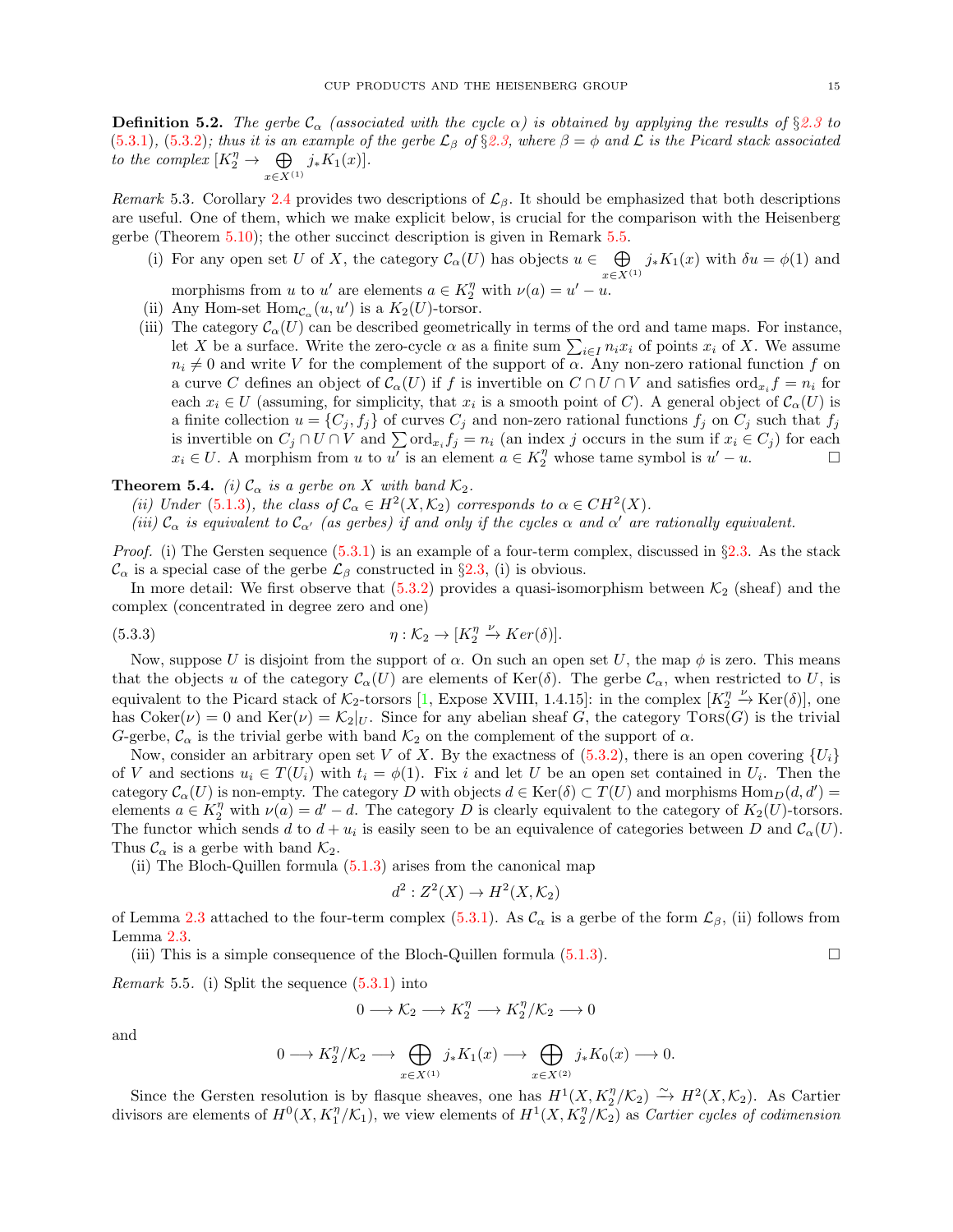two. The map  $Z^1(X) \to H^1(X, K_2^n/\mathcal{K}_2)$  attaches to any cycle its Cartier cycle. Lemma [2.4](#page-7-4) provides the following succinct description of  $\mathcal{C}_{\alpha}$ :

it is the gerbe of liftings (to a  $K_2^{\eta}$ -torsor) of the  $(K_2^{\eta}/K_2)$ -torsor determined by  $\alpha$ .

(iii) The proof of Theorem [5.4](#page-14-1) provides a canonical trivialization  $\eta_{\alpha}$  of the gerbe  $\mathcal{C}_{\alpha}$  on the complement of the support of  $\alpha$ .

(iv) The pushforward of  $C_{\alpha}$  along  $\mathcal{K}_{2} \to \Omega^2$  produces a  $\Omega^2$ -gerbe which manifests the cycle class of  $\alpha$  in de Rham cohomology  $H^2(X, \Omega^2)$ . If  $\alpha$  is homologically equivalent to zero, then this latter gerbe is trivial, i.e., it is the Picard stack of  $\Omega^2$ -torsors. -torsors.

<span id="page-15-2"></span>Remark 5.6. It may be instructive to compare the  $\mathbb{G}_m$ -torsor  $\mathcal{O}_D$  attached to a divisor D of X and the  $\mathcal{K}_2$ -gerbe  $\mathcal{C}_{\alpha}$  attached to a codimension-two cycle. Let U be any open set of X. This goes, roughly speaking, as follows.

- $\mathcal{O}_D$ : The set of divisors on U rationally equivalent to zero is exactly the image of d over U in [\(5.2.1\)](#page-13-2). So, the set  $\mathcal{O}_D(U)$  is non-empty if  $D = 0$  in  $CH^1(U)$ . The sections of  $\mathcal{O}_D$  over U are given by rational functions f on U whose divisor is  $D|_U$ . In other words, the sections are rational equivalences between the divisor D and the empty divisor. The set  $\mathcal{O}_D(U)$  is a torsor over  $\mathbb{G}_m(U)$ .
- $\mathcal{C}_{\alpha}$ : We observe that the image of  $\delta$  in [\(5.3.1\)](#page-13-3) consists of codimension-two cycles rationally equivalent to zero. So  $\mathcal{C}_{\alpha}$  is non-empty if  $\alpha = 0$  in  $CH^2(U)$ . Each rational equivalence between  $\alpha$  and the empty codimension-two cycle gives an object of  $C_\alpha(U)$ . The sheaf of morphisms between two objects is a  $\mathcal{K}_2$ -torsor.

The Bloch-Quillen formula [\(5.1.3\)](#page-12-4) states that equivalence classes of  $K_2$ -gerbes are in bijection with codimension-two cycles (modulo rational equivalence) on  $X$ . We have seen that a codimension-two cycle determines a  $K_2$ -gerbe (an actual gerbe, not just one up to equivalence). It is natural to ask whether the converse holds: (see Proposition [5.8](#page-16-2) in this regard)

# <span id="page-15-4"></span>**Question 5.7.** Does a  $K_2$ -gerbe on X determine an actual codimension-two cycle?

Consider the  $K_2$ -gerbe  $\mathcal{G}_{D,D'}$  attached to a pair of divisors D, D' on X. If  $\mathcal{G}_{D,D'}$  determines an actual codimension-two cycle, then any pair  $D, D'$  of divisors determines a canonical codimension-two cycle on X. This implies that there is a canonical intersection of Weil divisors and this last statement is known to be false. So the answer to Question [5.7](#page-15-4) is negative in general.

<span id="page-15-0"></span>5.4. Gerbes and cohomology with support. Let  $F$  be an abelian sheaf on a site C. Recall that (see e.g. [\[26,](#page-18-28) §5.1])  $H^1(F)$  is the set of isomorphism classes of auto-equivalences of the trivial gerbe  $TORS(F)$  with band F; more generally, given gerbes G and G' with band F, then the set  $Hom_C(\mathcal{G}, \mathcal{G}')$  (assumed non-empty) of maps of gerbes is a torsor for  $H^1(F)$ .

Recall also that, for any sheaf F on a scheme V, the cohomology  $H_Z^*(V, F)$  with support in a a closed subscheme Z of V fits into an exact sequence  $[2, §5]$ 

(5.4.1) 
$$
\cdots \longrightarrow H_Z^i(V,F) \longrightarrow H^i(V,F) \longrightarrow H^i(V-Z,F) \longrightarrow H_Z^{i+1}(V,F) \longrightarrow \cdots;
$$

the exactness of

$$
H^1(V, F) \longrightarrow H^1(V - Z, F) \longrightarrow H^2_Z(V, F) \longrightarrow H^2(V, F) \longrightarrow H^2(V - Z, F)
$$

leads to an interpretation of the group  $H_Z^2(V, F)$ : it classifies isomorphism classes of pairs  $(\mathcal{G}, \phi)$  consisting of a gerbe G with band F on V and a trivialization  $\phi$  of G on V – Z, i.e.,  $\phi$  is an equivalence of  $\mathcal{G}|_{V-Z}$  with TORS $(F|_{V-Z})$ .

#### <span id="page-15-5"></span><span id="page-15-1"></span>5.5. Geometric interpretation of some results of Bloch. Bloch  $|2|$  has proved that:

- (i) [\[2,](#page-18-6) Proposition 5.3] Any codimension-two cycle  $\alpha$  on X has a canonical cycle class  $[\alpha] \in H^2_Z(X, \mathcal{K}_2)$ ; here Z is the support of  $\alpha$ .
- <span id="page-15-6"></span>(ii) [\[2,](#page-18-6) Theorem 5.11] If D is a smooth divisor of X, then  $Pic(D) = H^1(D, \mathcal{K}_1)$  is a direct summand of  $H_D^2(X, \mathcal{K}_2).$

<span id="page-15-3"></span> $^{9}$ This uses  $(5.3.3)$ .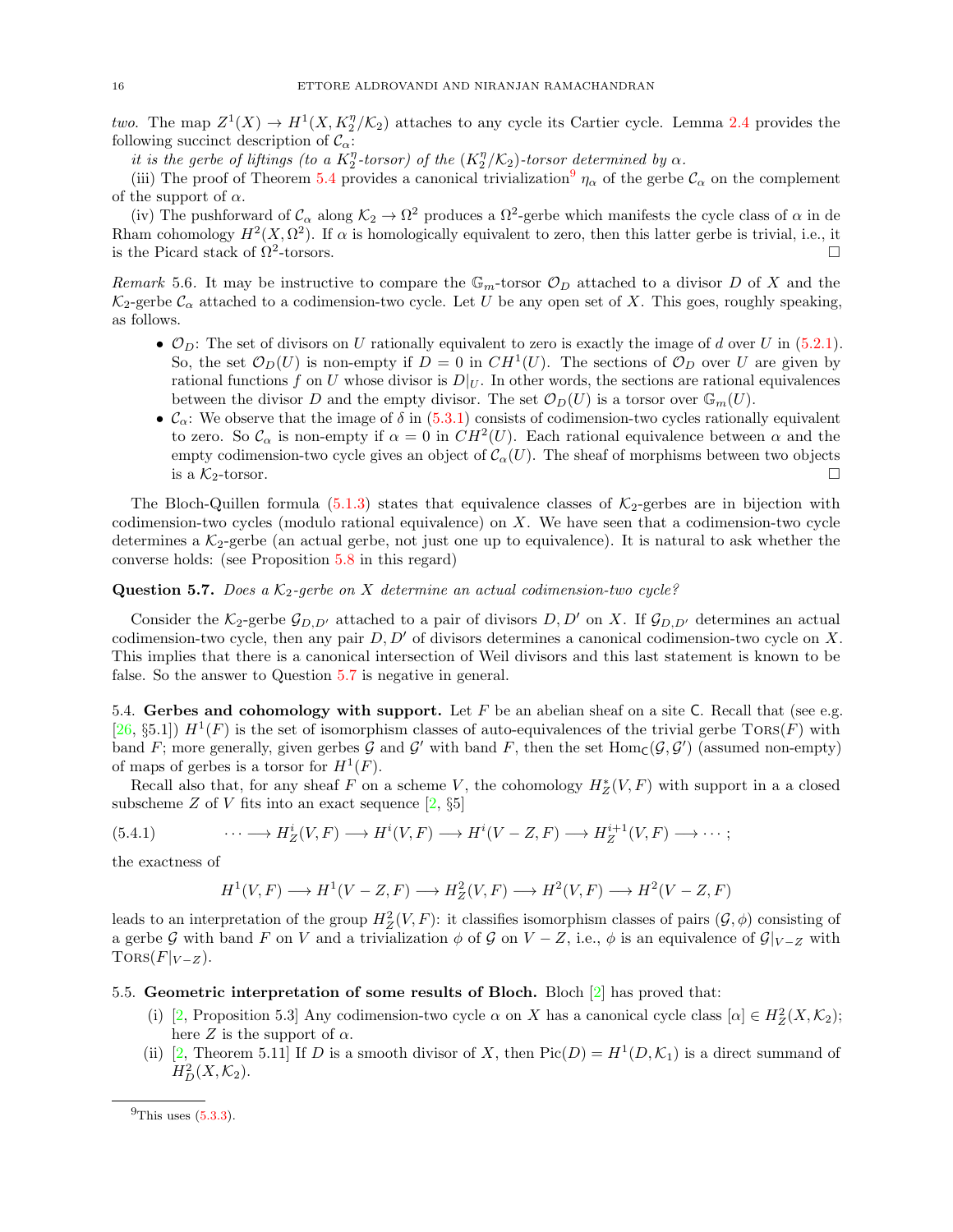For (1), we note that, by Remark [5.5,](#page-14-0) the gerbe  $\mathcal{C}_{\alpha}$  has a trivialization  $\eta_{\alpha}$  on  $X - Z$ . By the above interpretation of  $H^2$  with support, the pair  $(\mathcal{C}_{\alpha}, \eta_{\alpha})$  defines an element of  $H_Z^2(X, \mathcal{K}_2)$ ; this is the canonical class  $[\alpha]$ .

For (2), recall that Bloch constructed maps  $a: Pic(D) \to H_D^2(X, \mathcal{K}_2)$  and  $b: H_D^2(X, \mathcal{K}_2) \to Pic(D)$  with  $b \circ a$  the identity on Pic(D). We can interpret the map a as follows. Note that any divisor E of D is a codimension-two cycle  $\alpha$  on X. The K<sub>2</sub>-gerbe  $\mathcal{C}_{\alpha}$  on X has a canonical trivialization  $\eta_{\alpha}$  on X − E (and so also on the smaller  $X - D$ ). The association  $E \mapsto (\mathcal{C}_{\alpha}, \eta_{\alpha})$  gives the homomorphism  $a : Pic(D) \to H_D^2(X, \mathcal{K}_2)$ .

These results of Bloch provide a partial answer to Question [5.7](#page-15-4) summarized in the following

<span id="page-16-2"></span>**Proposition 5.8.** Let G be a  $K_2$ -gerbe on X and let  $\beta \in CH^2(X)$  correspond to G in the Bloch-Quillen formula [\(5.1.3\)](#page-12-4). Let  $\phi$  be a trivialization of G on the complement  $X - D$  of a smooth divisor D of X. Then,  $\beta$  can be represented by a divisor of D (unique up to rational equivalence on D).

Note that the data of  $\phi$  is crucial: the map  $Pic(D) \to CH^2(X)$  is not injective in general [\[3,](#page-18-5) (iii), p. 269].

<span id="page-16-4"></span>**Proposition 5.9.** Let i:  $D \to X$  and j:  $U = X - D \to X$  be the inclusion maps. We have the following short exact sequence of Picard 2-stacks

$$
\text{Tors}(i_*\mathcal{K}^D_1) \longrightarrow \text{Gerbes}(\mathcal{K}^X_2) \longrightarrow \text{Gerbes}(j_*\mathcal{K}^U_2).
$$

*Proof.* Analyzing the Gersten sequence  $(5.1.1)$ ,  $(5.1.2)$  for  $\mathcal{K}_2$  on X and U, we get the short exact sequence:

$$
0\longrightarrow i_{\ast}G_{1}^{D}\longrightarrow G_{2}^{X}\longrightarrow j_{\ast}G_{2}^{U}\longrightarrow 0.
$$

This gives a short exact sequence of Picard 2-stacks, then use  $(2.3.3)$ . Note that  $Tors(i_{*}\mathcal{K}_{1}^{D})$  is considered as a Picard 2-stack with no nontrivial 2-morphisms.  $\square$ 

The global long exact cohomology sequence arising from the exact sequence in the proposition gives part of the localization sequence for higher Chow groups

$$
\cdots \longrightarrow CH^1(D,1) \longrightarrow CH^2(X,1) \longrightarrow CH^2(X-D,1) \longrightarrow Pic(D) \longrightarrow CH^2(X) \longrightarrow CH^2(X-D) \longrightarrow 0.
$$

This uses the fact that  $CH^1(D, 0) = Pic(D)$ , that  $CH^1(D, 1) = H^0(D, \mathcal{O}^*)$  and  $CH^1(D, j)$  is zero for  $j > 1$ [\[3,](#page-18-5) (viii), p. 269].

<span id="page-16-0"></span>5.6. The two gerbes associated with an intersection of divisors. For a codimension-two cycle of X presented as the intersection of divisors, we know that the  $K_{2}$ -gerbes in Theorem [5.4](#page-14-1) (Gersten gerbe) and in  $\S4.4$  $\S4.4$  (using Theorem [1.4\)](#page-2-2) (Heisenberg gerbe) are equivalent (as their class in  $H^2(X, \mathcal{K}_2)$  corresponds to the class of the codimension-two cycle in  $CH^2(X)$  via  $(5.1.3)$ ). We now construct an actual equivalence between them.

<span id="page-16-1"></span>**Theorem 5.10.** Suppose that the codimension-two cycle  $\alpha$  is the intersection D.D' of divisors D and D' on X. There is a natural equivalence<sup>[10](#page-16-3)</sup>

$$
\Theta: \mathcal{C}_{\alpha} \to \mathcal{G}_{D,D'}
$$

of  $K_2$ -gerbes on X.

*Proof.* By Theorem [1.4](#page-2-2) and Theorem [5.4,](#page-14-1) the classes of the gerbes  $\mathcal{G}_{D,D'}$  and  $\mathcal{C}_{\alpha}$  in  $H^2(X,\mathcal{K}_2)$  both correspond to the class of  $\alpha$  in  $CH^2(X)$ . This shows that they are equivalent.

Let us exhibit an actual equivalence. We will construct a functor  $\Theta_U : C_{\alpha}(U) \to \mathcal{G}_{D,D'}(U)$ , compatible with restriction maps  $V \subset U \subset X$ .

Consider an object  $r \in \mathcal{C}_{\alpha}(U)$ . We want to attach to r a H-torsor  $\Theta_U(r)$  on U in a functorial manner. Each  $\Theta_U(r)$  is a H-torsor which lifts the  $\mathcal{K}_1 \times \mathcal{K}_1$ -torsor  $\mathcal{O}_D \times \mathcal{O}_{D'}$  on U. We will describe  $\Theta_U(r)$  by means of Čech cocycles. Fix an open covering  $\{U_i\}$  of U and write  $\mathcal{C}^n(A)$  for Čech *n*-cochains with values in the sheaf A with respect to this covering.

<span id="page-16-3"></span><sup>&</sup>lt;sup>10</sup>By §[5.4.](#page-15-0) the set of such equivalences is a torsor over  $H^1(X, \mathcal{K}_2) = CH^2(X, 1)$  [\[31,](#page-19-3) §2.1].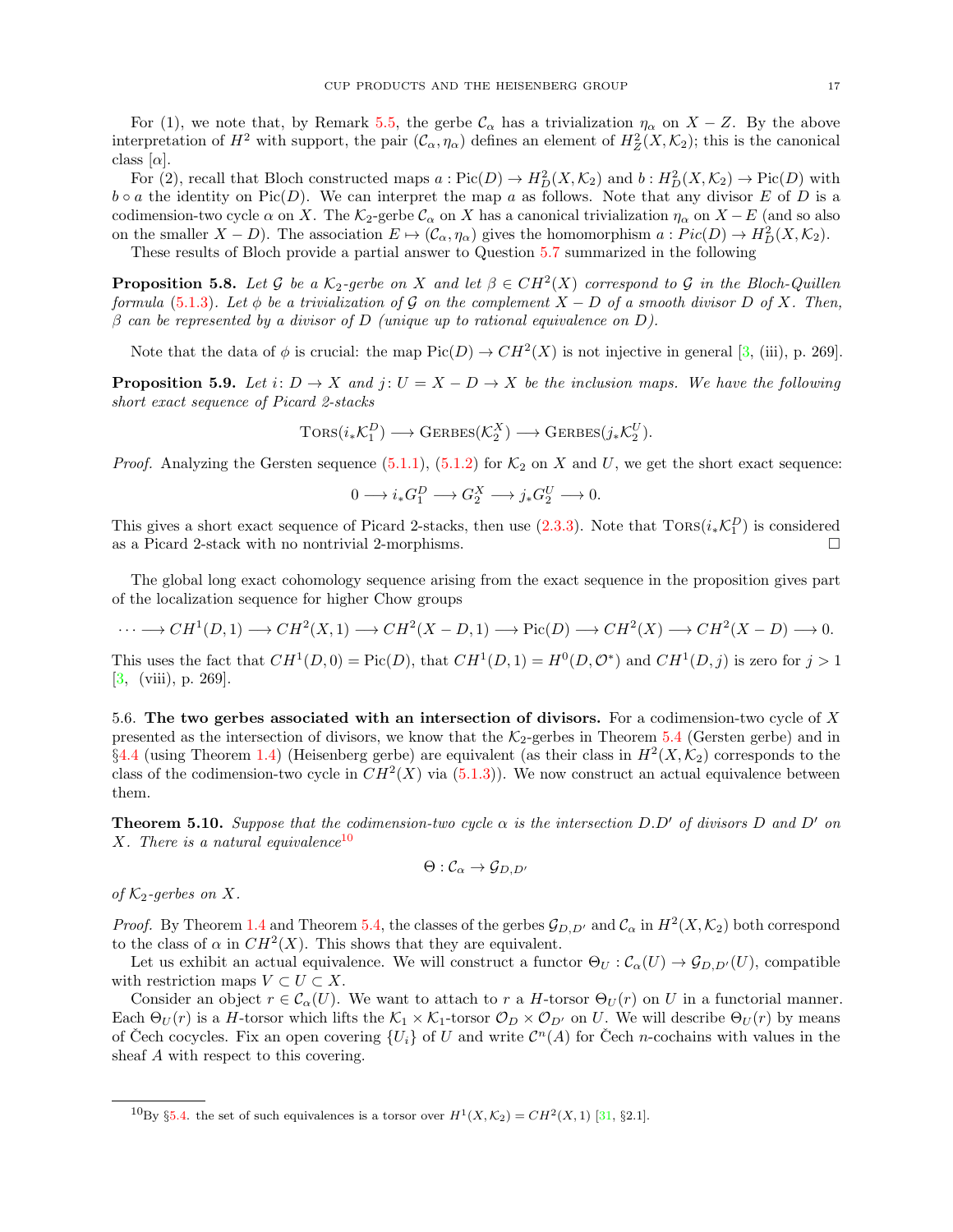Step 1. Let  $a = \{a_{i,j}\}\$ and  $b = \{b_{i,j}\}\$  with  $a, b \in C^1(O^*)$  be Čech 1-cocycles for  $\mathcal{O}_D$  and  $\mathcal{O}_{D'}$ . Pick  $h = \{h_{i,j}\} \in \mathcal{C}^1(H)$  of the form

$$
h_{i,j} = (a_{i,j}, b_{i,j}, c_{i,j}) \in H(U_i \cap U_j).
$$

We need  $c_{i,j} \in K_2(U_i \cap U_j)$  such that h is a Čech 1-cocycle (for  $\Theta_U(r)$ , the putative H-torsor). Since a, b are Cech cocycles, the Cech boundary  $\partial h$  is of the form

$$
\partial h = \{(1,1,y_{i,j,k})\}
$$

with  $y = \{y_{i,j,k}\} \in C^2(\mathcal{K}_2)$  a Čech 2-cocycle. This cocycle y represents the gerbe  $\mathcal{G}_{D,D'}$  on U.

Step 2. Recall that  $\mathcal{C}_{\alpha}$  is the associated stack of the prestack  $U \mapsto \mathcal{C}_{\alpha}(U)$  where the category  $\mathcal{C}_{\alpha}(U)$  has objects  $u \in \bigoplus_{x \in X} i^* K_1(x)$  with  $\delta u = \phi(1)$  and morphisms from u to v are elements  $a \in K_2^{\eta}$  with  $\nu(a) = v - u$ . Since the category  $\mathcal{C}_{\alpha}(U)$  is non-empty, the class of the gerbe  $\mathcal{C}_{\alpha}$  (restricted to U) in  $H^2(U,\mathcal{K}_2)$  is zero. Since  $\mathcal{C}_{\alpha}$  and  $\mathcal{G}_{D,D'}$  are equivalent, so the class of  $\mathcal{G}_{D,D'}$  in  $H^2(U,\mathcal{K}_2)$  is also zero.

Step 3. Consider the case r is given by a pair  $(C, g)$  where C is a divisor on X and g is a rational function on C. The condition  $\delta(r) = \phi(1)$  says  $\alpha \cap U$  is the intersection of U with the zero locus of g. Assume  $g \in \mathcal{O}_C(C \cap U)$ . Given any lifting  $\tilde{g} \in \mathcal{O}_X(U)$  with divisor  $C'$  on U, we can write  $\alpha \cap U$  as the intersection of the divisors  $C \cap U$  and the (principal) divisor C' in U. By the results in §[4.4,](#page-11-3) there is a  $\mathcal{K}_2$ -gerbe  $\mathcal{G}_{C \cap U, C'}$  on U. As C' is principal, its class in  $H^1(U, \mathcal{K}_1)$  is zero; so the class of  $\mathcal{G}_{C \cap U, C'}$  in  $H^2(U, \mathcal{K}_2)$  is zero.

Step 4. Let  $z = \{z_{i,j,k}\}\in \mathcal{C}^2(\mathcal{K}_2)$  be a Čech 2-cocycle for  $\mathcal{G}_{C \cap U, C'}$ ;

So  $z = \partial w$  is the boundary of a Čech cochain  $w = \{w_{i,j}\} \in C^1(\mathcal{K}_2)$ . Note that  $y - z = \partial v$  for a 1-cochain v since  $\mathcal{G}_{C\cap U,C'}$  and  $\mathcal{G}_{D,D'}$  are equivalent as gerbes on U: both are trivial on U!

The Čech cochain  $h' = \{h'_{i,j}\} \in \mathcal{C}^1(H)$  with

$$
h'_{i,j} = (a_{i,j}, b_{i,j}, c_{i,j})(1, 1, -w_{i,j})(1, 1, -v_{i,j})
$$

is a Čech cocycle and represents the required  $H$ -torsor  $\Theta_U(r)$  on  $U$ .

Step 5. The same argument with simple modifications works for a general object of  $\mathcal{C}_{\alpha}$ . It is easy to check that  $\Theta_U$  is a functor, compatible with restriction maps  $V \subset U \subset X$ , and that the induced morphism of gerbes is an equivalence.  $\Box$ 

<span id="page-17-0"></span>5.7. Higher gerbes attached to smooth Parshin chains. By Gersten's conjecture, the localization sequence [\[29,](#page-19-2) §7 Proposition 3.2] breaks up into short exact sequences

$$
0 \longrightarrow K_i(V) \longrightarrow K_i(V - Y) \longrightarrow K_{i-1}(Y) \longrightarrow 0, \qquad (i > 0)
$$

for any smooth variety V over F and a closed smooth subvariety Y of V. Let  $j: D \to X$  be a smooth closed subvariety of codimension one of X; write  $\iota : X - D \to X$  for the open complement of D. Any divisor  $\alpha$  of D is a codimension-two cycle on X; one has a map  $Pic(D) \to CH^2(X)$  [\[3,](#page-18-5) (iii), p. 269]. This gives the exact sequence (for  $i > 0$ )

$$
0 \longrightarrow \mathcal{K}_i \longrightarrow \mathcal{F}_i \longrightarrow j_*\mathcal{K}_{i-1}^D \longrightarrow 0
$$

of sheaves on X where  $\mathcal{F}_i = \iota_* \mathcal{K}_i^U$  is the sheaf associated with the presheaf  $U \mapsto K_i(U - D)$ . We write  $\mathcal{K}_i^D$ and  $\mathcal{K}_i^U$  for the usual K-theory sheaves on D and U since the notation  $\mathcal{K}_i$  is already reserved for the sheaf on X. The boundary map

$$
H^1(D, \mathcal{K}_1^D) = H^1(X, j_*\mathcal{K}_1^D) \longrightarrow H^2(X, \mathcal{K}_2)
$$

is the map  $CH^1(D) \to CH^2(X)$ . For any divisor  $\alpha$  of D, the  $\mathcal{K}_1^D$ -torsor  $\mathcal{O}_\alpha$  determines a unique  $j_*\mathcal{K}_1^D$ -torsor  $L_{\alpha}$  on X. The  $\mathcal{K}_2$ -gerbe  $\mathcal{C}_{\alpha}$  (viewing  $\alpha$  as a codimension two cycle on X) is the lifting gerbe of the  $j_*\mathcal{K}_1^D$ -torsor  $L_{\alpha}$  (obstructions to lifting to a  $\mathcal{F}_2$ -torsor).

This generalizes to higher codimensions (and pursued in forthcoming work):

• (codimension three) If  $\beta$  is a codimension-two cycle of D, then the gerbe  $\mathcal{C}_{\beta}$  on D determines a unique gerbe  $L_\beta$  on X (with band  $j_*\mathcal{K}_2^D$ ). The obstructions to lifting  $L_\beta$  to a  $\mathcal{F}_3$ -gerbe is a 2-gerbe  $\mathcal{G}_{\beta}$  with band  $\mathcal{K}_3$  on X. This gives an example of a higher gerbe invariant of a codimension three cycle on X. Gerbes with band  $K_3(F_X)/K_3$  provide the codimension-three analog of Cartier divisors  $H^{0}(X, K_{1}(F_{X})/\mathcal{K}_{1}).$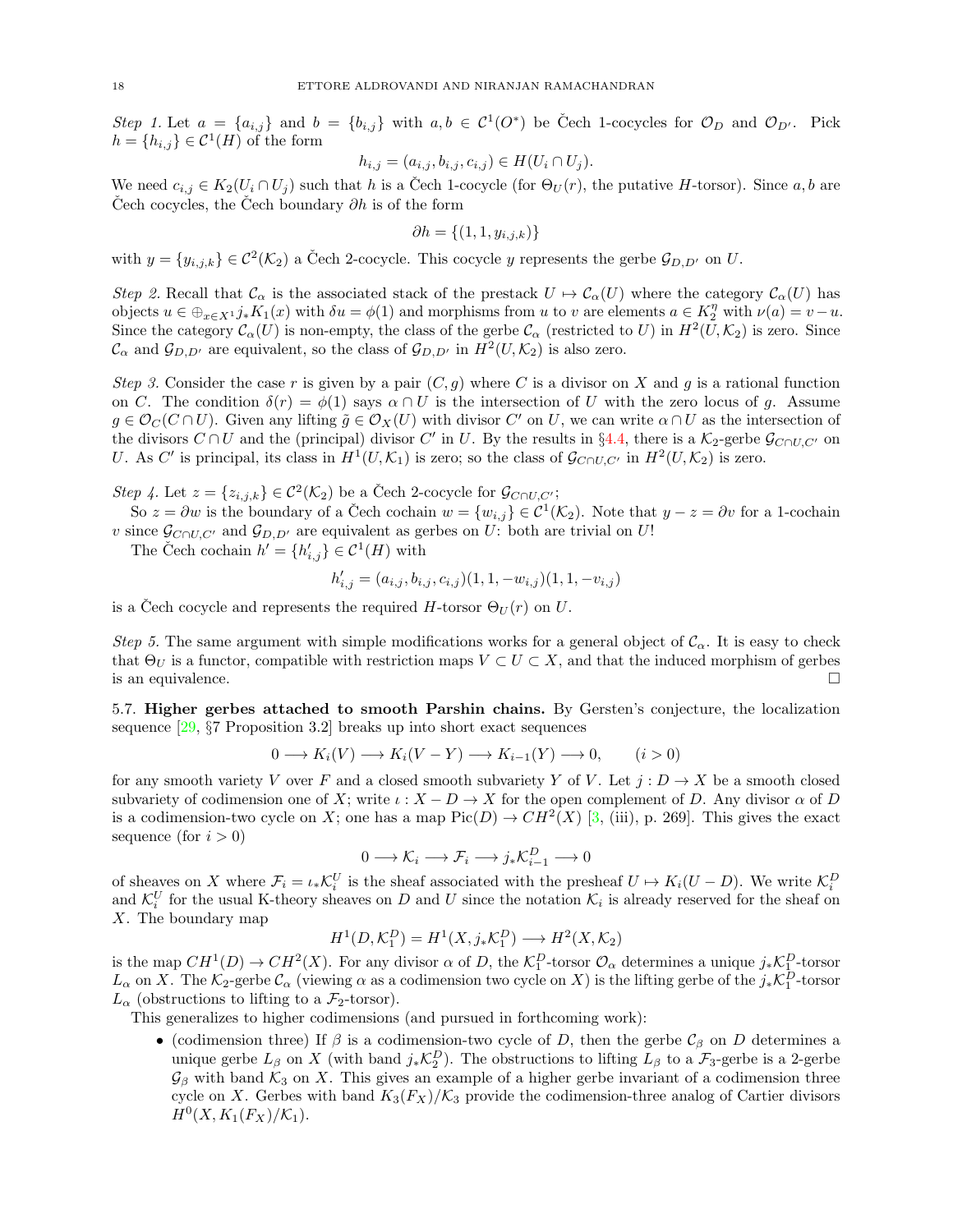• (Parshin chains) Recall that a chain of subvarieties

$$
X_0 \hookrightarrow X_1 \hookrightarrow X_2 \hookrightarrow X_3 \hookrightarrow \cdots \hookrightarrow X_n = X
$$

where each  $X_i$  is a divisor of  $X_{i+1}$  gives rise to a Parshin chain on X. We will call a Parshin chain smooth if all the subvarieties  $X_i$  are smooth. Iterating the previous construction provides a higher gerbe on  $X_n = X$  with band  $\mathcal{K}_j$  attached to  $X_{n-j}$  (a codimension j cycle of  $X_n$ ).

## <span id="page-18-3"></span>**REFERENCES**

- <span id="page-18-27"></span>[1] Théorie des topos et cohomologie étale des schémas. Tome 2. Lecture Notes in Mathematics, Vol. 270. Springer-Verlag, Berlin-New York, 1972. Séminaire de Géométrie Algébrique du Bois-Marie 1963–1964 (SGA 4), Dirigé par M. Artin, A. Grothendieck et J. L. Verdier. Avec la collaboration de N. Bourbaki, P. Deligne et B. Saint-Donat. [5.3](#page-14-2)
- <span id="page-18-6"></span>Spencer Bloch.  $K_2$  and algebraic cycles. Ann. of Math. (2), 99:349-379, 1974. [1,](#page-3-0) [4,](#page-10-1) [5.1,](#page-12-4) [5.4,](#page-15-0) [5.5,](#page-15-1) [i,](#page-15-5) [ii](#page-15-6)
- <span id="page-18-5"></span>[3] Spencer Bloch. Algebraic cycles and higher K-theory. Adv. in Math., 61(3):267–304, 1986. [1,](#page-3-0) [5.5,](#page-16-4) 5.5, [5.7](#page-17-0)
- <span id="page-18-19"></span>[4] Lawrence Breen. Extensions du groupe additif. *Inst. Hautes Études Sci. Publ. Math.*, (48):39–125, 1978. [3.3,](#page-9-1) 3.3, [3.4](#page-10-3)
- <span id="page-18-17"></span>[5] Lawrence Breen. Bitorseurs et cohomologie non abélienne. In The Grothendieck Festschrift, Vol. I, volume 86 of Progr. Math., pages 401-476. Birkhäuser Boston, Boston, MA, 1990. [2.3](#page-5-2)
- <span id="page-18-2"></span>[6] Lawrence Breen. On the classification of 2-gerbes and 2-stacks. Astérisque, (225):160, 1994. [\(document\),](#page-0-0) [1,](#page-3-0) [2.1,](#page-4-3) [2.2,](#page-5-0) [2.3](#page-5-2)
- <span id="page-18-8"></span>[7] Lawrence Breen. Monoidal categories and multiextensions. Compositio Math., 117(3):295–335, 1999. [1,](#page-3-0) [2.3,](#page-5-2) [6,](#page-6-0) [3.1](#page-8-1)
- <span id="page-18-14"></span>[8] Jean-Luc Brylinski. Loop spaces, characteristic classes and geometric quantization, volume 107 of Progress in Mathematics. Birkhäuser Boston, Inc., Boston, MA, 1993. [2.2,](#page-5-0) [3.2](#page-8-0)
- <span id="page-18-9"></span>[9] Jean-Luc Brylinski. Holomorphic gerbes and the Beĭlinson regulator. Astérisque, (226):8, 145–174, 1994. K-theory (Strasbourg, 1992). [1,](#page-3-0) [3,](#page-7-0) [3.1,](#page-7-3) [4,](#page-10-1) [4.2](#page-11-1)
- <span id="page-18-21"></span>[10] Ph. Cassou-Noguès, T. Chinburg, B. Morin, and M. J. Taylor. The classifying topos of a group scheme and invariants of symmetric bundles J. Proc. Lond. Math. Soc., (109):3 1093–1136, 2014. [7](#page-9-3)
- <span id="page-18-26"></span>[11] Jean-Luc Brylinski and Pierre Deligne. Central extensions of reductive groups by  $K_2$ . Publ. Math. Inst. Hautes Études Sci. (94):5–85, 2001. [5.1](#page-13-5)
- <span id="page-18-16"></span>[12] P. Deligne, La formule de dualité globale, Exposé XVIII in Théorie des topos et cohomologie étale des schémas. Tome 3. Lecture Notes in Mathematics, Vol. 305. Springer-Verlag, Berlin-New York, 1973. Séminaire de Géométrie Algébrique du Bois-Marie 1963–1964 (SGA 4), Dirigé par M. Artin, A. Grothendieck et J. L. Verdier. Avec la collaboration de P. Deligne et B. Saint-Donat. [2.3](#page-5-2)
- <span id="page-18-20"></span>[13] Pierre Deligne. Théorie de Hodge. III. Inst. Hautes Études Sci. Publ. Math., (44):5–77, 1974. [3.3](#page-9-0)
- <span id="page-18-7"></span>[14] P. Deligne, Le déterminant de la cohomologie. In Current trends in arithmetical algebraic geometry (Arcata, Calif., 1985), volume 67 of Contemp. Math., pages 93–177. Amer. Math. Soc., Providence, RI, 1987. [1,](#page-3-0) [4.2](#page-11-1)
- <span id="page-18-1"></span>[15] P. Deligne, Le symbole modéré, Inst. Hautes Études Sci. Publ. Math. No.  $73$  (1991), 147–181. [\(document\),](#page-0-0) [2.1](#page-4-3)
- <span id="page-18-24"></span>[16] Eric M. Friedlander and Daniel R. Grayson, editors. Handbook of K-theory. Vol. 1, 2. Springer-Verlag, Berlin, 2005. [5.1,](#page-12-3) [5.1,](#page-12-6) [5.1](#page-12-4)
- <span id="page-18-25"></span>[17] S. M. Gersten. K-theory and algebraic cycles. In Proceedings of the International Congress of Mathematicians (Vancouver, B. C., 1974), Vol. 1, pages 309–314. Canad. Math. Congress, Montreal, Que., 1975. [5.1,](#page-12-3) [5.2](#page-13-0)
- <span id="page-18-0"></span>[18] Jean Giraud. Cohomologie non abélienne. Springer-Verlag, Berlin-New York, 1971. Die Grundlehren der mathematischen Wissenschaften, Band 179. [\(document\),](#page-0-0) [2.1,](#page-4-3) [i,](#page-5-5) [2.2,](#page-5-0) [2.2,](#page-5-3) [2.3,](#page-6-1) [i,](#page-6-3) [2.3,](#page-6-4) [4.4](#page-11-3)
- <span id="page-18-15"></span>[19] A. Grothendieck, Biextensions de faisceaux de groupes. In: Groupes de monodromie en géométrie algébrique. I. Lecture Notes in Mathematics, Vol. 288. Springer-Verlag, Berlin-New York, 1972. Séminaire de Géométrie Algébrique du Bois-Marie 1967–1969 (SGA 7 I), Dirigé par A. Grothendieck. Avec la collaboration de M. Raynaud et D. S. Rim. [2.2,](#page-5-3) [2.3,](#page-5-2) [2.3](#page-6-4)
- <span id="page-18-4"></span>[20] Robin Hartshorne. Algebraic geometry. Springer-Verlag, New York-Heidelberg, 1977. Graduate Texts in Mathematics, No. 52. [ii,](#page-1-7) [1,](#page-3-0) [5.2](#page-13-0)
- <span id="page-18-22"></span>[21] Luc Illusie. Complexe cotangent et déformations. I. Lecture Notes in Mathematics, Vol. 239. Springer-Verlag, Berlin-New York, 1971. [3.4,](#page-10-3) [3.4](#page-10-2)
- <span id="page-18-18"></span>[22] Luc Illusie. Complexe cotangent et déformations. II. Lecture Notes in Mathematics, Vol. 283. Springer-Verlag, Berlin-New York, 1972. [3.3,](#page-9-0) [3.3](#page-9-1)
- <span id="page-18-12"></span>[23] J. F. Jardine. Simplicial objects in a Grothendieck topos. In Applications of algebraic K-theory to algebraic geometry and number theory, Part I, II (Boulder, Colo., 1983), volume 55 of Contemp. Math., pages 193–239. Amer. Math. Soc., Providence, RI, 1986. [2.1](#page-4-3)
- <span id="page-18-13"></span>[24] Gérard Laumon and Laurent Moret-Bailly. Champs algébriques, volume 39 of Ergebnisse der Mathematik und ihrer Grenzgebiete. 3. Folge. A Series of Modern Surveys in Mathematics [Results in Mathematics and Related Areas. 3rd Series. A Series of Modern Surveys in Mathematics]. Springer-Verlag, Berlin, 2000. [2.1](#page-4-3)
- <span id="page-18-23"></span>[25] J. Milne. The conjectures of Birch and Swinnerton-Dyer for constant abelian varieties over function fields. Thesis, 1967 available at [www.jmilne.org](http://jmilne.org/math/articles/1967.pdf) [4.3](#page-11-2)
- <span id="page-18-28"></span>[26] J. Milne. Gerbes and abelian motives. 2003. Preprint, available at [www.jmilne.org](http://jmilne.org/math/articles/2003b.pdf) [5.4](#page-15-0)
- <span id="page-18-10"></span>[27] A. N. Parshin. Representations of higher adelic groups and arithmetic. In Proceedings of the International Congress of Mathematicians. Volume I, pages 362–392. Hindustan Book Agency, New Delhi, 2010. [1,](#page-3-0) [4,](#page-10-1) [4.6](#page-12-1)
- <span id="page-18-11"></span>[28] Bjorn Poonen and Eric Rains. Self cup products and the theta characteristic torsor. Math. Res. Lett., 18(6):1305–1318, 2011. [1,](#page-3-0) [3,](#page-7-0) [4,](#page-10-1) [4.1](#page-11-0)